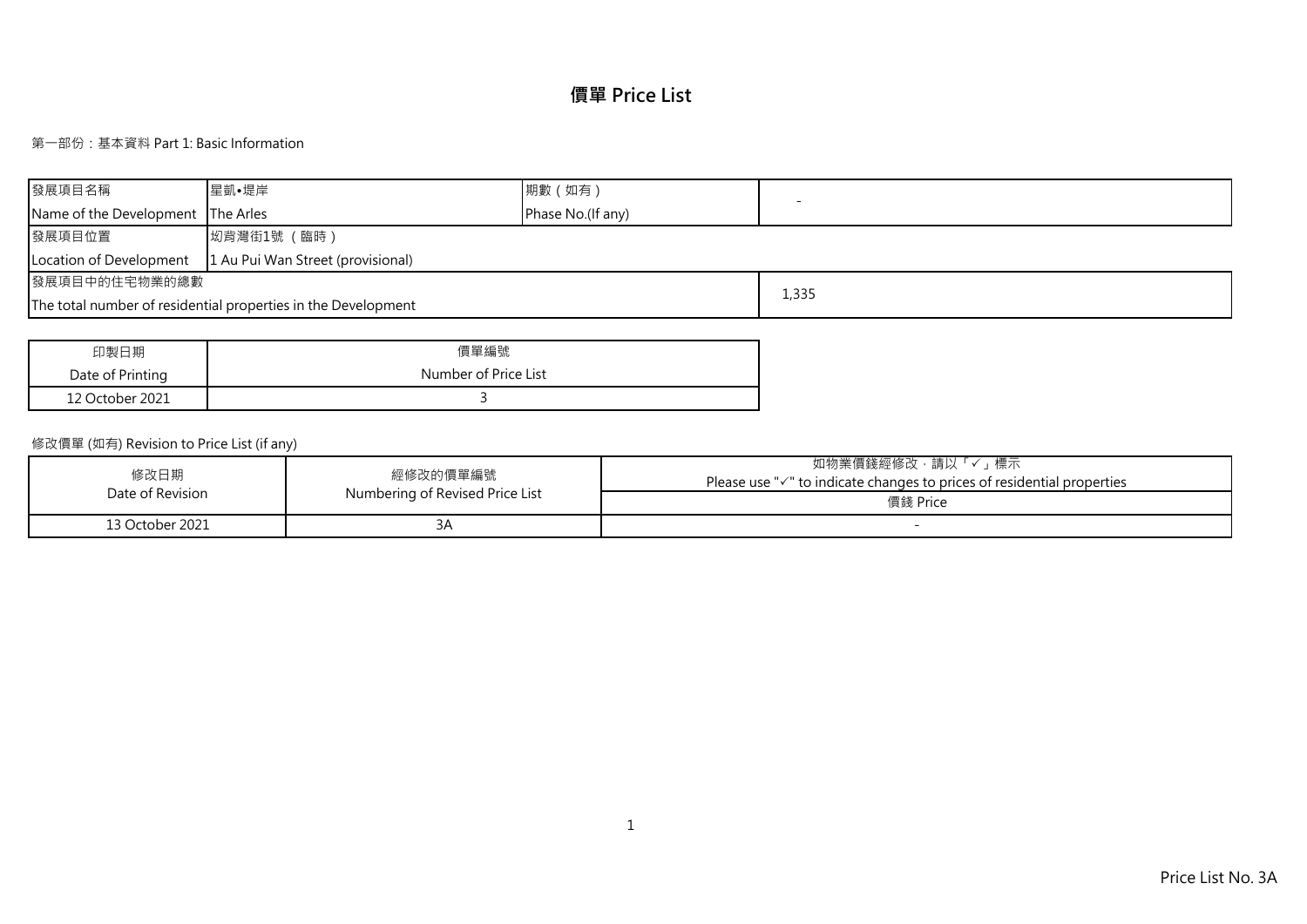|                       | 物業的描述<br>Description of<br><b>Residential Property</b> |                | 實用面積<br>(包括露台·工作平台及陽台(如有))<br>平方米 (平方呎)<br>Saleable Area                            | 售價 (元)<br>Price (\$) | 實用面積<br>每平方米/呎售價<br>元·每平方米<br>(元·每平方呎)                               |                                            |                  |                | Area of other specified items (Not included in the Saleable Area) | 平方米 (平方呎)    | 其他指明項目的面積 (不計算入實用面積)<br>sq. metre (sq.ft.) |            |                 |               |            |
|-----------------------|--------------------------------------------------------|----------------|-------------------------------------------------------------------------------------|----------------------|----------------------------------------------------------------------|--------------------------------------------|------------------|----------------|-------------------------------------------------------------------|--------------|--------------------------------------------|------------|-----------------|---------------|------------|
| 座號<br>Tower<br>Number | 樓層<br>Floor                                            | 單位<br>Unit     | (including balcony, utility platform<br>and verandah, if any)<br>sq. metre (sq.ft.) |                      | Unit Rate of<br>Saleable Area<br>\$ per sq. metre<br>$$$ per sq.ft.) | 空調機房<br>Air-<br>conditioning<br>plant room | 窗台<br>Bay window | 閣樓<br>Cockloft | 平台<br>Flat Roof                                                   | 花園<br>Garden | 停車位<br>Parking<br>space                    | 天台<br>Roof | 梯屋<br>Stairhood | 前庭<br>Terrace | 庭院<br>Yard |
| 第1座<br>Tower 1        | 42                                                     | $A^{\wedge}$   | 67.953 (731)<br>露台 Balcony: 2.284 (25);<br>工作平台 Utility Platform: 1.500 (16)        | 19,683,000           | 289,656<br>(26, 926)                                                 |                                            | ×.               |                | ÷.                                                                | ÷.           | $\sim$                                     | $\sim$     | $\sim$          |               |            |
| 第1座<br>Tower 1        | 41                                                     | $A^{\wedge}$   | 67.953 (731)<br>露台 Balcony: 2.284 (25);<br>工作平台 Utility Platform: 1.500 (16)        | 19,536,000           | 287,493<br>(26, 725)                                                 | $\sim$                                     | $\sim$           | $\sim$         | $\sim$                                                            | ×.           | $\sim$                                     | $\sim$     | $\sim$          | $\sim$        |            |
| 第1座<br>Tower 1        | 39                                                     | $A^{\wedge}$   | 67.953 (731)<br>露台 Balcony: 2.284 (25);<br>工作平台 Utility Platform: 1.500 (16)        | 19,308,000           | 284,138<br>(26, 413)                                                 | $\sim$                                     | ×.               |                | ÷.                                                                | ÷.           |                                            | ×.         | ÷               |               |            |
| 第1座<br>Tower 1        | 38                                                     | $A^{\wedge}$   | 67.953(731)<br>露台 Balcony: 2.284 (25);<br>工作平台 Utility Platform: 1.500 (16)         | 19,206,000           | 282,637<br>(26, 274)                                                 | $\sim$                                     | ä,               |                |                                                                   | ä,           |                                            | ×.         | ×.              |               |            |
| 第1座<br>Tower 1        | 36                                                     | $\overline{A}$ | 67.953 (731)<br>露台 Balcony: 2.284 (25);<br>工作平台 Utility Platform: 1.500 (16)        | 18,676,000           | 274,837<br>(25, 549)                                                 | $\sim$                                     | ×.               |                | ÷.                                                                | ÷.           | $\sim$                                     | $\sim$     | $\sim$          |               |            |
| 第1座<br>Tower 1        | 31                                                     | A              | 67.953 (731)<br>露台 Balcony: 2.284 (25);<br>工作平台 Utility Platform: 1.500 (16)        | 18,276,000           | 268,951<br>(25,001)                                                  | $\sim$                                     | $\sim$           |                | $\sim$                                                            | ÷,           |                                            | $\sim$     | ×.              |               |            |
| 第1座<br>Tower 1        | 30                                                     | $\overline{A}$ | 67.953 (731)<br>露台 Balcony: 2.284 (25);<br>工作平台 Utility Platform: 1.500 (16)        | 18,175,000           | 267,464<br>(24, 863)                                                 | $\sim$                                     | $\sim$           | $\sim$         | ×                                                                 | ÷.           | $\sim$                                     | $\sim$     | $\bar{a}$       | $\sim$        |            |
| 第1座<br>Tower 1        | 28                                                     | $\overline{A}$ | 67.953 (731)<br>露台 Balcony: 2.284 (25);<br>工作平台 Utility Platform: 1.500 (16)        | 17,975,000           | 264,521<br>(24, 590)                                                 | ×.                                         |                  |                |                                                                   | ÷,           |                                            | $\sim$     |                 |               |            |
| 第1座<br>Tower 1        | 43                                                     | B              | 31.306 (337)<br>露台 Balcony: 2.000 (22);<br>工作平台 Utility Platform: - (-)             | 9,872,000            | 315,339<br>(29, 294)                                                 | ×.                                         | $\sim$           |                |                                                                   |              |                                            | $\sim$     | $\sim$          |               |            |
| 第1座<br>Tower 1        | 42                                                     | B              | 31.306 (337)<br>露台 Balcony: 2.000 (22);<br>工作平台 Utility Platform: - (-)             | 9,823,000            | 313,774<br>(29, 148)                                                 | $\sim$                                     | ×.               |                | ÷.                                                                | ÷.           | $\sim$                                     | $\sim$     | ×.              | $\sim$        |            |
| 第1座<br>Tower 1        | 41                                                     | B              | 31.306 (337)<br>露台 Balcony: 2.000 (22);<br>工作平台 Utility Platform: - (-)             | 9,775,000            | 312,240<br>(29,006)                                                  |                                            |                  |                |                                                                   |              |                                            | $\sim$     | ä,              |               |            |
| 第1座<br>Tower 1        | 40                                                     | B              | 31.306 (337)<br>露台 Balcony: 2.000 (22);<br>工作平台 Utility Platform: - (-)             | 9,724,000            | 310,611<br>(28, 855)                                                 | $\sim$                                     | ×.               |                | $\sim$                                                            | ÷.           | $\sim$                                     | ×.         | ×.              |               |            |
| 第1座<br>Tower 1        | 38                                                     | B              | 31.306 (337)<br>露台 Balcony: 2.000 (22);<br>工作平台 Utility Platform: - (-)             | 9,626,000            | 307,481<br>(28, 564)                                                 | $\sim$                                     | ÷,               |                | $\overline{\phantom{a}}$                                          | ÷,           | $\sim$                                     | $\sim$     | ÷,              |               |            |
| 第1座<br>Tower 1        | 37                                                     | B              | 31.306 (337)<br>露台 Balcony: 2.000 (22);<br>工作平台 Utility Platform: - (-)             | 9,440,000            | 301,540<br>(28, 012)                                                 | ×.                                         |                  |                |                                                                   |              |                                            | $\sim$     | J,              |               |            |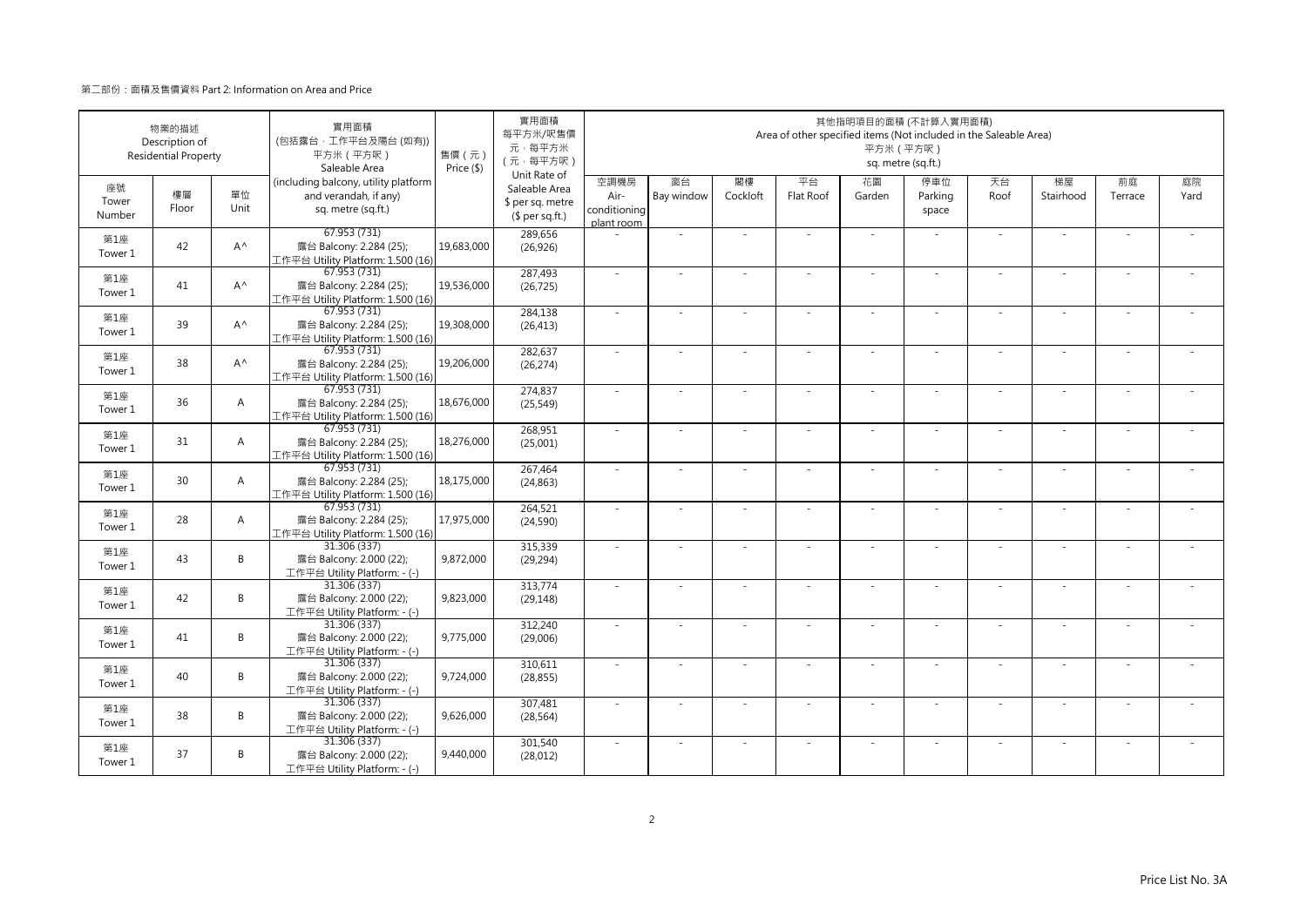|                       | 物業的描述<br>Description of<br><b>Residential Property</b> |            | 實用面積<br>(包括露台·工作平台及陽台(如有))<br>平方米 (平方呎)<br>Saleable Area                            | 售價 (元)<br>Price (\$) | 實用面積<br>每平方米/呎售價<br>元·每平方米<br>(元·每平方呎)                               |                                            |                  |                | Area of other specified items (Not included in the Saleable Area) | 平方米 (平方呎)    | 其他指明項目的面積 (不計算入實用面積)<br>sq. metre (sq.ft.) |            |                 |               |            |
|-----------------------|--------------------------------------------------------|------------|-------------------------------------------------------------------------------------|----------------------|----------------------------------------------------------------------|--------------------------------------------|------------------|----------------|-------------------------------------------------------------------|--------------|--------------------------------------------|------------|-----------------|---------------|------------|
| 座號<br>Tower<br>Number | 樓層<br>Floor                                            | 單位<br>Unit | (including balcony, utility platform<br>and verandah, if any)<br>sq. metre (sq.ft.) |                      | Unit Rate of<br>Saleable Area<br>\$ per sq. metre<br>$$$ per sq.ft.) | 空調機房<br>Air-<br>conditioning<br>plant room | 窗台<br>Bay window | 閣樓<br>Cockloft | 平台<br>Flat Roof                                                   | 花園<br>Garden | 停車位<br>Parking<br>space                    | 天台<br>Roof | 梯屋<br>Stairhood | 前庭<br>Terrace | 庭院<br>Yard |
| 第1座<br>Tower 1        | 36                                                     | B          | 31.306 (337)<br>露台 Balcony: 2.000 (22);<br>工作平台 Utility Platform: - (-)             | 9,391,000            | 299,974<br>(27, 866)                                                 |                                            | ×.               |                | ÷.                                                                | $\sim$       | $\sim$                                     | $\sim$     | $\sim$          |               |            |
| 第1座<br>Tower 1        | 33                                                     | B          | 31.306 (337)<br>露台 Balcony: 2.000 (22);<br>工作平台 Utility Platform: - (-)             | 9,295,000            | 296,908<br>(27, 582)                                                 | $\sim$                                     | ×.               | $\sim$         | $\sim$                                                            | ×.           | $\sim$                                     | $\sim$     | $\sim$          | $\sim$        | ÷.         |
| 第1座<br>Tower 1        | 32                                                     | B          | 31.306 (337)<br>露台 Balcony: 2.000 (22);<br>工作平台 Utility Platform: - (-)             | 9,246,000            | 295,343<br>(27, 436)                                                 | $\sim$                                     | ×.               |                | ÷.                                                                | $\sim$       |                                            | $\sim$     | ÷.              |               |            |
| 第1座<br>Tower 1        | 31                                                     | B          | 31.306 (337)<br>露台 Balcony: 2.000 (22);<br>工作平台 Utility Platform: - (-)             | 9,197,000            | 293,778<br>(27, 291)                                                 | ×.                                         | $\sim$           |                |                                                                   | ÷,           |                                            | $\sim$     | ٠               |               |            |
| 第1座<br>Tower 1        | 29                                                     | B          | 31.306 (337)<br>露台 Balcony: 2.000 (22);<br>工作平台 Utility Platform: - (-)             | 9,100,000            | 290,679<br>(27,003)                                                  | $\sim$                                     | $\sim$           |                | $\overline{\phantom{a}}$                                          | $\sim$       | $\sim$                                     | $\sim$     | $\sim$          |               |            |
| 第1座<br>Tower 1        | 27                                                     | B          | 31.306 (337)<br>露台 Balcony: 2.000 (22);<br>工作平台 Utility Platform: - (-)             | 8,872,000            | 283,396<br>(26, 326)                                                 |                                            |                  |                |                                                                   |              |                                            | $\sim$     | ä,              |               |            |
| 第1座<br>Tower 1        | 23                                                     | B          | 31.306 (337)<br>露台 Balcony: 2.000 (22);<br>工作平台 Utility Platform: - (-)             | 8,777,000            | 280,362<br>(26, 045)                                                 | $\sim$                                     | ×.               | $\sim$         | ÷.                                                                | ÷.           | $\sim$                                     | $\sim$     | $\sim$          | $\sim$        | $\sim$     |
| 第1座<br>Tower 1        | 19                                                     | B          | 31.306 (337)<br>露台 Balcony: 2.000 (22);<br>工作平台 Utility Platform: - (-)             | 8,585,000            | 274,229<br>(25, 475)                                                 | $\sim$                                     |                  |                |                                                                   |              |                                            | $\sim$     |                 |               |            |
| 第1座<br>Tower 1        | 42                                                     | D          | 42.945 (462)<br>露台 Balcony: 2.000 (22);<br>工作平台 Utility Platform: 1.500 (16)        | 12,029,000           | 280,102<br>(26, 037)                                                 | ×.                                         | ×.               |                | ÷.                                                                | ÷.           |                                            | ×.         | ×.              |               |            |
| 第1座<br>Tower 1        | 38                                                     | D          | 42.945 (462)<br>露台 Balcony: 2.000 (22);<br>工作平台 Utility Platform: 1.500 (16)        | 11,789,000           | 274,514<br>(25, 517)                                                 | $\sim$                                     | $\sim$           |                | ÷.                                                                | ÷.           | ×.                                         | $\sim$     | $\sim$          |               |            |
| 第1座<br>Tower 1        | 36                                                     | D          | 42.945 (462)<br>露台 Balcony: 2.000 (22);<br>工作平台 Utility Platform: 1.500 (16)        | 11,670,000           | 271,743<br>(25, 260)                                                 | $\sim$                                     | ×.               |                | ÷.                                                                | ÷.           |                                            | ×.         | ×.              |               |            |
| 第1座<br>Tower 1        | 46                                                     | E          | 53.258 (573)<br>露台 Balcony: 2.000 (22);<br>工作平台 Utility Platform: 1.500 (16)        | 14,332,000           | 269,105<br>(25, 012)                                                 | $\sim$                                     | $\sim$           | $\sim$         | ÷,                                                                | ÷,           | $\sim$                                     | $\sim$     | $\sim$          |               |            |
| 第1座<br>Tower 1        | 42                                                     | E          | 53.258 (573)<br>露台 Balcony: 2.000 (22);<br>工作平台 Utility Platform: 1.500 (16)        | 14,136,000           | 265,425<br>(24, 670)                                                 | $\sim$                                     |                  |                |                                                                   |              |                                            | ×.         |                 |               |            |
| 第1座<br>Tower 1        | 41                                                     | E.         | 53.258(573)<br>露台 Balcony: 2.000 (22);<br>工作平台 Utility Platform: 1.500 (16)         | 14,070,000           | 264,186<br>(24, 555)                                                 | ×.                                         | $\sim$           |                | $\sim$                                                            | $\sim$       |                                            | ×.         | $\sim$          |               |            |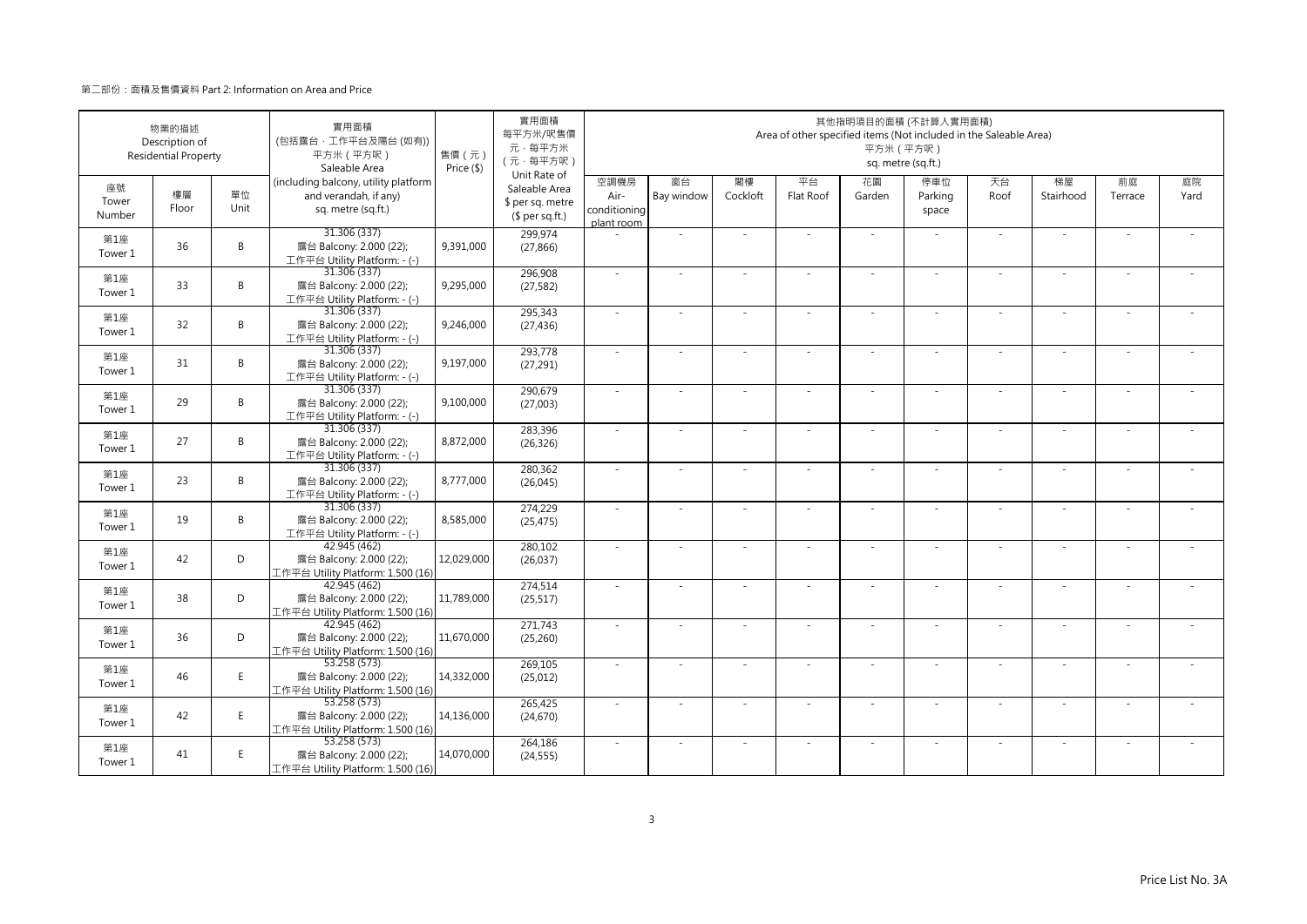|                       | 物業的描述<br>Description of<br><b>Residential Property</b> |            | 實用面積<br>(包括露台·工作平台及陽台 (如有))<br>平方米 (平方呎)<br>Saleable Area                           | 售價 (元)<br>Price (\$) | 實用面積<br>每平方米/呎售價<br>元·每平方米<br>(元·每平方呎)                               |                                            |                  |                | Area of other specified items (Not included in the Saleable Area) | 平方米 (平方呎)                | 其他指明項目的面積 (不計算入實用面積)<br>sq. metre (sq.ft.) |            |                 |               |            |
|-----------------------|--------------------------------------------------------|------------|-------------------------------------------------------------------------------------|----------------------|----------------------------------------------------------------------|--------------------------------------------|------------------|----------------|-------------------------------------------------------------------|--------------------------|--------------------------------------------|------------|-----------------|---------------|------------|
| 座號<br>Tower<br>Number | 樓層<br>Floor                                            | 單位<br>Unit | (including balcony, utility platform<br>and verandah, if any)<br>sq. metre (sq.ft.) |                      | Unit Rate of<br>Saleable Area<br>\$ per sq. metre<br>$$$ per sq.ft.) | 空調機房<br>Air-<br>conditioning<br>plant room | 窗台<br>Bay window | 閣樓<br>Cockloft | 平台<br>Flat Roof                                                   | 花園<br>Garden             | 停車位<br>Parking<br>space                    | 天台<br>Roof | 梯屋<br>Stairhood | 前庭<br>Terrace | 庭院<br>Yard |
| 第1座<br>Tower 1        | 39                                                     | E.         | 53.258 (573)<br>露台 Balcony: 2.000 (22);<br>工作平台 Utility Platform: 1.500 (16)        | 13,939,000           | 261,726<br>(24, 326)                                                 |                                            | ä,               |                |                                                                   | ÷.                       |                                            | ×.         | ÷,              |               |            |
| 第1座<br>Tower 1        | 38                                                     | E          | 53.258 (573)<br>露台 Balcony: 2.000 (22);<br>工作平台 Utility Platform: 1.500 (16)        | 13,873,000           | 260,487<br>(24, 211)                                                 | ×.                                         | $\sim$           |                | ÷.                                                                | ÷.                       | $\sim$                                     | ×.         | $\sim$          |               |            |
| 第1座<br>Tower 1        | 36                                                     | E          | 53.258 (573)<br>露台 Balcony: 2.000 (22);<br>工作平台 Utility Platform: 1.500 (16)        | 13,548,000           | 254,384<br>(23, 644)                                                 | ×.                                         |                  |                |                                                                   |                          |                                            | $\sim$     |                 |               |            |
| 第1座<br>Tower 1        | 42                                                     | F.         | 30.779 (331)<br>露台 Balcony: 2.000 (22);<br>工作平台 Utility Platform: - (-)             | 9,913,000            | 322,070<br>(29, 949)                                                 | $\sim$                                     | $\sim$           |                | ÷,                                                                | ÷,                       |                                            | $\sim$     | $\sim$          |               |            |
| 第1座<br>Tower 1        | 41                                                     | F.         | 30.779 (331)<br>露台 Balcony: 2.000 (22);<br>工作平台 Utility Platform: - (-)             | 9,850,000            | 320,023<br>(29, 758)                                                 | $\sim$                                     | $\sim$           |                | $\overline{\phantom{a}}$                                          | $\overline{\phantom{a}}$ | $\sim$                                     | $\sim$     | $\sim$          |               |            |
| 第1座<br>Tower 1        | 40                                                     | F.         | 30.779 (331)<br>露台 Balcony: 2.000 (22);<br>工作平台 Utility Platform: - (-)             | 9,785,000            | 317,912<br>(29, 562)                                                 |                                            |                  |                |                                                                   |                          |                                            | $\sim$     | ä,              |               |            |
| 第1座<br>Tower 1        | 38                                                     | F.         | 30.779 (331)<br>露台 Balcony: 2.000 (22);<br>工作平台 Utility Platform: - (-)             | 9,658,000            | 313,785<br>(29, 178)                                                 | ×.                                         | ×.               |                | ÷.                                                                | ÷.                       | $\sim$                                     | ×.         | ×.              |               |            |
| 第1座<br>Tower 1        | 37                                                     | Е          | 30.779 (331)<br>露台 Balcony: 2.000 (22);<br>工作平台 Utility Platform: - (-)             | 9,457,000            | 307,255<br>(28, 571)                                                 | ×.                                         |                  |                |                                                                   |                          |                                            |            |                 |               |            |
| 第1座<br>Tower 1        | 36                                                     | F.         | 30.779 (331)<br>露台 Balcony: 2.000 (22);<br>工作平台 Utility Platform: - (-)             | 9,395,000            | 305,241<br>(28, 384)                                                 | ×.                                         | $\sim$           |                |                                                                   | ÷,                       |                                            | $\sim$     | $\sim$          |               |            |
| 第1座<br>Tower 1        | 33                                                     | F.         | 30.779 (331)<br>露台 Balcony: 2.000 (22);<br>工作平台 Utility Platform: - (-)             | 9,268,000            | 301,114<br>(28,000)                                                  | $\sim$                                     | $\sim$           | $\sim$         | ÷.                                                                | ÷.                       | $\sim$                                     | $\sim$     | $\sim$          | $\sim$        |            |
| 第1座<br>Tower 1        | 32                                                     | F.         | 30.779 (331)<br>露台 Balcony: 2.000 (22);<br>工作平台 Utility Platform: - (-)             | 9,204,000            | 299,035<br>(27, 807)                                                 |                                            |                  |                |                                                                   |                          |                                            |            |                 |               |            |
| 第1座<br>Tower 1        | 31                                                     | F.         | 30.779 (331)<br>露台 Balcony: 2.000 (22);<br>工作平台 Utility Platform: - (-)             | 9,142,000            | 297,021<br>(27, 619)                                                 | $\sim$                                     | $\sim$           |                | $\overline{\phantom{a}}$                                          | ÷.                       | $\sim$                                     | $\sim$     | $\sim$          |               |            |
| 第1座<br>Tower 1        | 29                                                     | F          | 30.779 (331)<br>露台 Balcony: 2.000 (22);<br>工作平台 Utility Platform: - (-)             | 9,016,000            | 292,927<br>(27, 239)                                                 | $\sim$                                     |                  |                |                                                                   | ٠                        |                                            | $\sim$     | ÷,              |               |            |
| 第1座<br>Tower 1        | 27                                                     | F.         | 30.779 (331)<br>露台 Balcony: 2.000 (22);<br>工作平台 Utility Platform: - (-)             | 8,760,000            | 284,610<br>(26, 465)                                                 | ×.                                         |                  |                |                                                                   |                          |                                            | $\sim$     | J,              |               |            |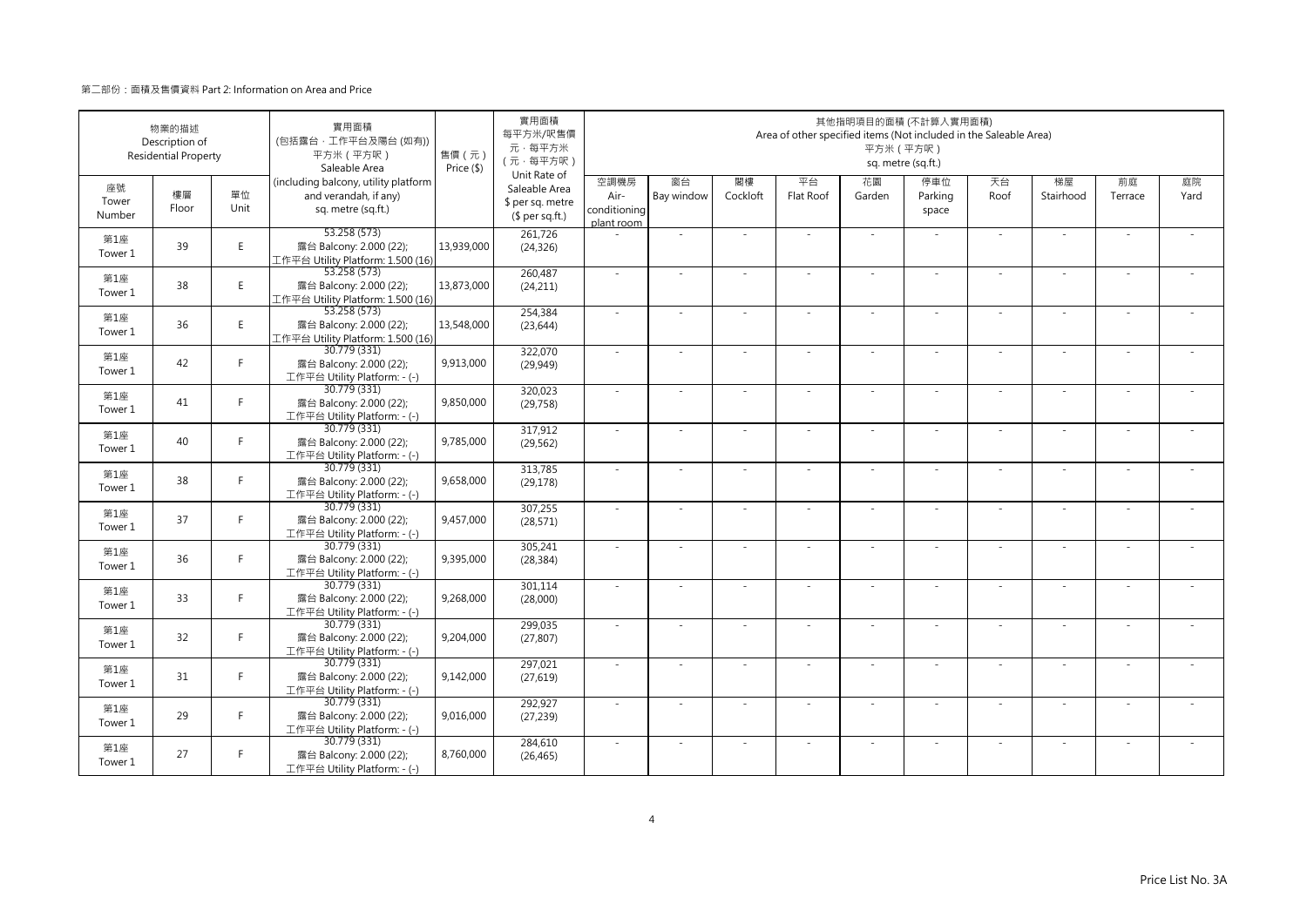|                       | 物業的描述<br>Description of<br><b>Residential Property</b> |                | 實用面積<br>(包括露台·工作平台及陽台(如有))<br>平方米 (平方呎)<br>Saleable Area                            | 售價 (元)<br>Price (\$) | 實用面積<br>每平方米/呎售價<br>元·每平方米<br>(元·每平方呎)<br>Unit Rate of |                                            |                  |                | Area of other specified items (Not included in the Saleable Area) | 平方米 (平方呎)    | 其他指明項目的面積 (不計算入實用面積)<br>sq. metre (sq.ft.) |            |                 |               |            |
|-----------------------|--------------------------------------------------------|----------------|-------------------------------------------------------------------------------------|----------------------|--------------------------------------------------------|--------------------------------------------|------------------|----------------|-------------------------------------------------------------------|--------------|--------------------------------------------|------------|-----------------|---------------|------------|
| 座號<br>Tower<br>Number | 樓層<br>Floor                                            | 單位<br>Unit     | (including balcony, utility platform<br>and verandah, if any)<br>sq. metre (sq.ft.) |                      | Saleable Area<br>\$ per sq. metre<br>$$$ per sq.ft.)   | 空調機房<br>Air-<br>conditioning<br>plant room | 窗台<br>Bay window | 閣樓<br>Cockloft | 平台<br>Flat Roof                                                   | 花園<br>Garden | 停車位<br>Parking<br>space                    | 天台<br>Roof | 梯屋<br>Stairhood | 前庭<br>Terrace | 庭院<br>Yard |
| 第1座<br>Tower 1        | 23                                                     | F              | 30.779 (331)<br>露台 Balcony: 2.000 (22);<br>工作平台 Utility Platform: - (-)             | 8,638,000            | 280,646<br>(26,097)                                    |                                            | ×.               |                | ÷.                                                                | $\sim$       |                                            | $\sim$     | $\sim$          |               |            |
| 第1座<br>Tower 1        | 19                                                     | F.             | 30.779 (331)<br>露台 Balcony: 2.000 (22);<br>工作平台 Utility Platform: - (-)             | 8,148,000            | 264,726<br>(24, 616)                                   | $\sim$                                     | ×.               | $\sim$         | $\sim$                                                            | ×.           | $\sim$                                     | $\sim$     | $\sim$          |               |            |
| 第1座<br>Tower 1        | 42                                                     | G              | 50.351 (542)<br>露台 Balcony: 2.000 (22);<br>工作平台 Utility Platform: 1.500 (16)        | 12,884,000           | 255,884<br>(23, 771)                                   | $\sim$                                     | ×.               |                | ÷.                                                                | ÷,           |                                            | $\sim$     | ÷.              |               |            |
| 第1座<br>Tower 1        | 38                                                     | G              | 50.351 (542)<br>露台 Balcony: 2.000 (22);<br>工作平台 Utility Platform: 1.500 (16)        | 12,617,000           | 250,581<br>(23, 279)                                   | ×.                                         | $\sim$           |                |                                                                   | ÷,           |                                            | $\sim$     | ٠               |               |            |
| 第1座<br>Tower 1        | 36                                                     | G              | 50.351 (542)<br>露台 Balcony: 2.000 (22);<br>工作平台 Utility Platform: 1.500 (16)        | 12,305,000           | 244,384<br>(22, 703)                                   | $\sim$                                     | $\sim$           |                | $\overline{\phantom{a}}$                                          | $\sim$       | $\sim$                                     | $\sim$     | $\sim$          |               |            |
| 第1座<br>Tower 1        | 9                                                      | G              | 50.351 (542)<br>露台 Balcony: 2.000 (22);<br>工作平台 Utility Platform: 1.500 (16)        | 10,484,000           | 208,218<br>(19, 343)                                   |                                            |                  |                |                                                                   |              |                                            |            | ä,              |               |            |
| 第1座<br>Tower 1        | 46                                                     | H              | 52.803 (568)<br>露台 Balcony: 2.000 (22);<br>工作平台 Utility Platform: 1.500 (16)        | 13,648,000           | 258,470<br>(24, 028)                                   | $\sim$                                     | ×.               | $\sim$         | ÷.                                                                | ÷.           | $\sim$                                     | $\sim$     | $\sim$          | $\sim$        | $\sim$     |
| 第1座<br>Tower 1        | 42                                                     | H              | 52.803(568)<br>露台 Balcony: 2.000 (22);<br>工作平台 Utility Platform: 1.500 (16)         | 13,416,000           | 254,076<br>(23,620)                                    | $\sim$                                     |                  |                |                                                                   |              |                                            | $\sim$     |                 |               |            |
| 第1座<br>Tower 1        | 41                                                     | H              | 52.803 (568)<br>露台 Balcony: 2.000 (22);<br>工作平台 Utility Platform: 1.500 (16)        | 13,337,000           | 252,580<br>(23, 481)                                   | ×.                                         | ×.               |                | ÷.                                                                | ÷.           |                                            | $\sim$     | ×.              |               |            |
| 第1座<br>Tower 1        | 39                                                     | H              | 52.803 (568)<br>露台 Balcony: 2.000 (22);<br>工作平台 Utility Platform: 1.500 (16)        | 13,182,000           | 249,645<br>(23, 208)                                   | $\sim$                                     | ×.               |                | ÷.                                                                | ÷.           | $\sim$                                     | $\sim$     | $\sim$          |               |            |
| 第1座<br>Tower 1        | 38                                                     | H              | 52.803 (568)<br>露台 Balcony: 2.000 (22);<br>工作平台 Utility Platform: 1.500 (16)        | 13,104,000           | 248,168<br>(23,070)                                    | $\sim$                                     | ×.               |                | ÷.                                                                | ÷,           |                                            | ×.         | ×.              |               |            |
| 第1座<br>Tower 1        | 36                                                     | H              | 52.803 (568)<br>露台 Balcony: 2.000 (22);<br>工作平台 Utility Platform: 1.500 (16)        | 12,819,000           | 242,770<br>(22, 569)                                   | $\sim$                                     | $\sim$           | $\sim$         | ÷,                                                                | ÷,           | $\sim$                                     | $\sim$     | $\sim$          |               |            |
| 第3座<br>Tower 3        | 42                                                     | A              | 62.541 (673)<br>露台 Balcony: 2.204 (24);<br>工作平台 Utility Platform: 1.500 (16)        | 16,396,000           | 262,164<br>(24, 363)                                   | ×.                                         |                  |                |                                                                   |              |                                            |            |                 |               |            |
| 第3座<br>Tower 3        | 41                                                     | $\overline{A}$ | 62.541(673)<br>露台 Balcony: 2.204 (24);<br>工作平台 Utility Platform: 1.500 (16)         | 16,298,000           | 260,597<br>(24, 217)                                   | $\sim$                                     | $\sim$           |                | $\sim$                                                            | $\sim$       |                                            | ×.         | $\sim$          |               |            |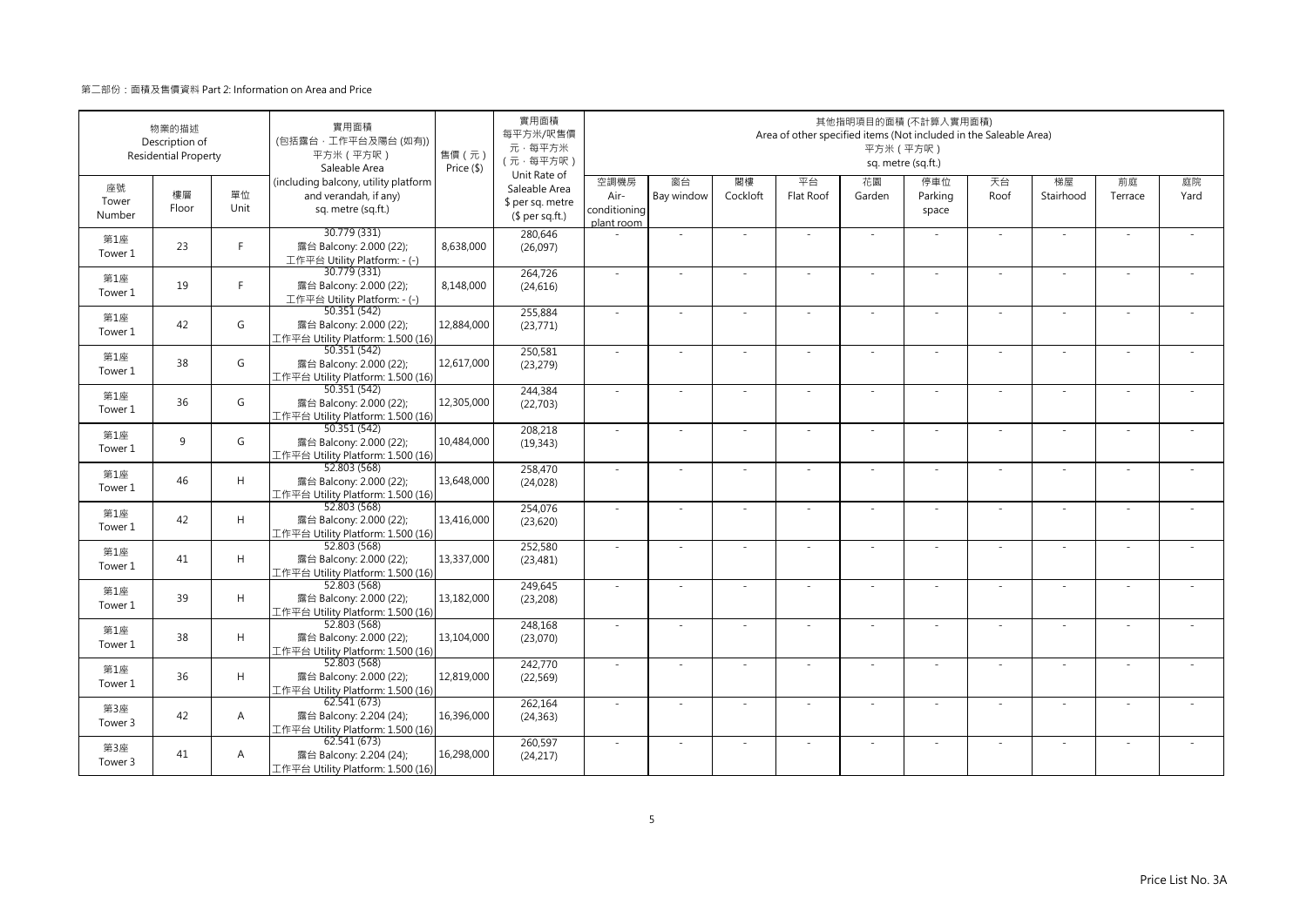|                       | 物業的描述<br>Description of<br><b>Residential Property</b> |                | 實用面積<br>(包括露台·工作平台及陽台 (如有))<br>平方米 (平方呎)<br>Saleable Area                           | 售價 (元)<br>Price (\$) | 實用面積<br>每平方米/呎售價<br>元·每平方米<br>(元·每平方呎)                               |                                            |                  |                | Area of other specified items (Not included in the Saleable Area) | 平方米 (平方呎)    | 其他指明項目的面積 (不計算入實用面積)<br>sq. metre (sq.ft.) |            |                 |               |            |
|-----------------------|--------------------------------------------------------|----------------|-------------------------------------------------------------------------------------|----------------------|----------------------------------------------------------------------|--------------------------------------------|------------------|----------------|-------------------------------------------------------------------|--------------|--------------------------------------------|------------|-----------------|---------------|------------|
| 座號<br>Tower<br>Number | 樓層<br>Floor                                            | 單位<br>Unit     | (including balcony, utility platform<br>and verandah, if any)<br>sq. metre (sq.ft.) |                      | Unit Rate of<br>Saleable Area<br>\$ per sq. metre<br>$$$ per sq.ft.) | 空調機房<br>Air-<br>conditioning<br>plant room | 窗台<br>Bay window | 閣樓<br>Cockloft | 平台<br>Flat Roof                                                   | 花園<br>Garden | 停車位<br>Parking<br>space                    | 天台<br>Roof | 梯屋<br>Stairhood | 前庭<br>Terrace | 庭院<br>Yard |
| 第3座<br>Tower 3        | 39                                                     | $\overline{A}$ | 62.541 (673)<br>露台 Balcony: 2.204 (24);<br>工作平台 Utility Platform: 1.500 (16)        | 16,103,000           | 257,479<br>(23, 927)                                                 |                                            | ä,               |                |                                                                   |              |                                            | ×.         | ä,              |               |            |
| 第3座<br>Tower 3        | 38                                                     | $\overline{A}$ | 62.541(673)<br>露台 Balcony: 2.204 (24);<br>工作平台 Utility Platform: 1.500 (16)         | 16,005,000           | 255,912<br>(23, 782)                                                 | ×.                                         | $\sim$           |                | ÷.                                                                | ÷.           | $\sim$                                     | ×.         | $\sim$          |               |            |
| 第3座<br>Tower 3        | 36                                                     | A              | 62.541 (673)<br>露台 Balcony: 2.204 (24);<br>工作平台 Utility Platform: 1.500 (16)        | 15,585,000           | 249,197<br>(23, 158)                                                 | ×.                                         |                  |                |                                                                   |              |                                            |            |                 |               |            |
| 第3座<br>Tower 3        | 42                                                     | B              | 47.604 (512)<br>露台 Balcony: 2.000 (22);<br>工作平台 Utility Platform: 1.500 (16)        | 12,973,000           | 272,519<br>(25, 338)                                                 | $\sim$                                     | $\sim$           |                |                                                                   | ÷,           |                                            | $\sim$     | $\sim$          |               |            |
| 第3座<br>Tower 3        | 38                                                     | B              | 47.604 (512)<br>露台 Balcony: 2.000 (22);<br>工作平台 Utility Platform: 1.500 (16)        | 12,672,000           | 266,196<br>(24, 750)                                                 | $\sim$                                     | $\sim$           |                | $\overline{\phantom{a}}$                                          | ÷.           | $\sim$                                     | $\sim$     | $\sim$          |               |            |
| 第3座<br>Tower 3        | 36                                                     | B              | 47.604 (512)<br>露台 Balcony: 2.000 (22);<br>工作平台 Utility Platform: 1.500 (16)        | 12,522,000           | 263,045<br>(24, 457)                                                 |                                            |                  |                |                                                                   |              |                                            | $\sim$     | ä,              |               |            |
| 第3座<br>Tower 3        | 42                                                     | $C^{\wedge}$   | 87.828 (945)<br>露台 Balcony: 3.105 (33);<br>工作平台 Utility Platform: 1.500 (16)        | 27,495,000           | 313,055<br>(29,095)                                                  | $\sim$                                     | ×.               |                | ÷.                                                                | ÷.           |                                            | ×.         | ×.              |               |            |
| 第3座<br>Tower 3        | 41                                                     | $C^{\wedge}$   | 87.828 (945)<br>露台 Balcony: 3.105 (33);<br>工作平台 Utility Platform: 1.500 (16)        | 27,306,000           | 310,903<br>(28, 895)                                                 |                                            |                  |                |                                                                   |              |                                            |            |                 |               |            |
| 第3座<br>Tower 3        | 39                                                     | $C^{\wedge}$   | 87.828 (945)<br>露台 Balcony: 3.105 (33);<br>工作平台 Utility Platform: 1.500 (16)        | 26,933,000           | 306,656<br>(28, 501)                                                 | ×.                                         | $\sim$           |                |                                                                   | ÷,           |                                            | $\sim$     | $\sim$          |               |            |
| 第3座<br>Tower 3        | 38                                                     | $C^{\wedge}$   | 87.828 (945)<br>露台 Balcony: 3.105 (33);<br>工作平台 Utility Platform: 1.500 (16)        | 26,746,000           | 304,527<br>(28, 303)                                                 | $\sim$                                     | $\sim$           | $\sim$         | ÷.                                                                | ÷.           | $\sim$                                     | $\sim$     | $\sim$          | $\sim$        |            |
| 第3座<br>Tower 3        | 36                                                     | $C^{\wedge}$   | 87.828 (945)<br>露台 Balcony: 3.105 (33);<br>工作平台 Utility Platform: 1.500 (16)        | 26,000,000           | 296,033<br>(27, 513)                                                 |                                            |                  |                |                                                                   |              |                                            |            |                 |               |            |
| 第3座<br>Tower 3        | 31                                                     | $C^{\wedge}$   | 87.828 (945)<br>露台 Balcony: 3.105 (33);<br>工作平台 Utility Platform: 1.500 (16)        | 25,264,000           | 287,653<br>(26, 734)                                                 | $\sim$                                     | $\sim$           |                | $\overline{\phantom{a}}$                                          | ÷.           | $\sim$                                     | $\sim$     | $\sim$          |               |            |
| 第3座<br>Tower 3        | 30                                                     | $C^{\wedge}$   | 87.828 (945)<br>露台 Balcony: 3.105 (33);<br>工作平台 Utility Platform: 1.500 (16)        | 25,080,000           | 285,558<br>(26, 540)                                                 | $\sim$                                     |                  |                |                                                                   | ٠            |                                            | $\sim$     | ÷,              |               |            |
| 第3座<br>Tower 3        | 28                                                     | $C^{\wedge}$   | 87.828 (945)<br>露台 Balcony: 3.105 (33);<br>工作平台 Utility Platform: 1.500 (16)        | 24,711,000           | 281,357<br>(26, 149)                                                 |                                            |                  |                |                                                                   |              |                                            | $\sim$     | J,              |               |            |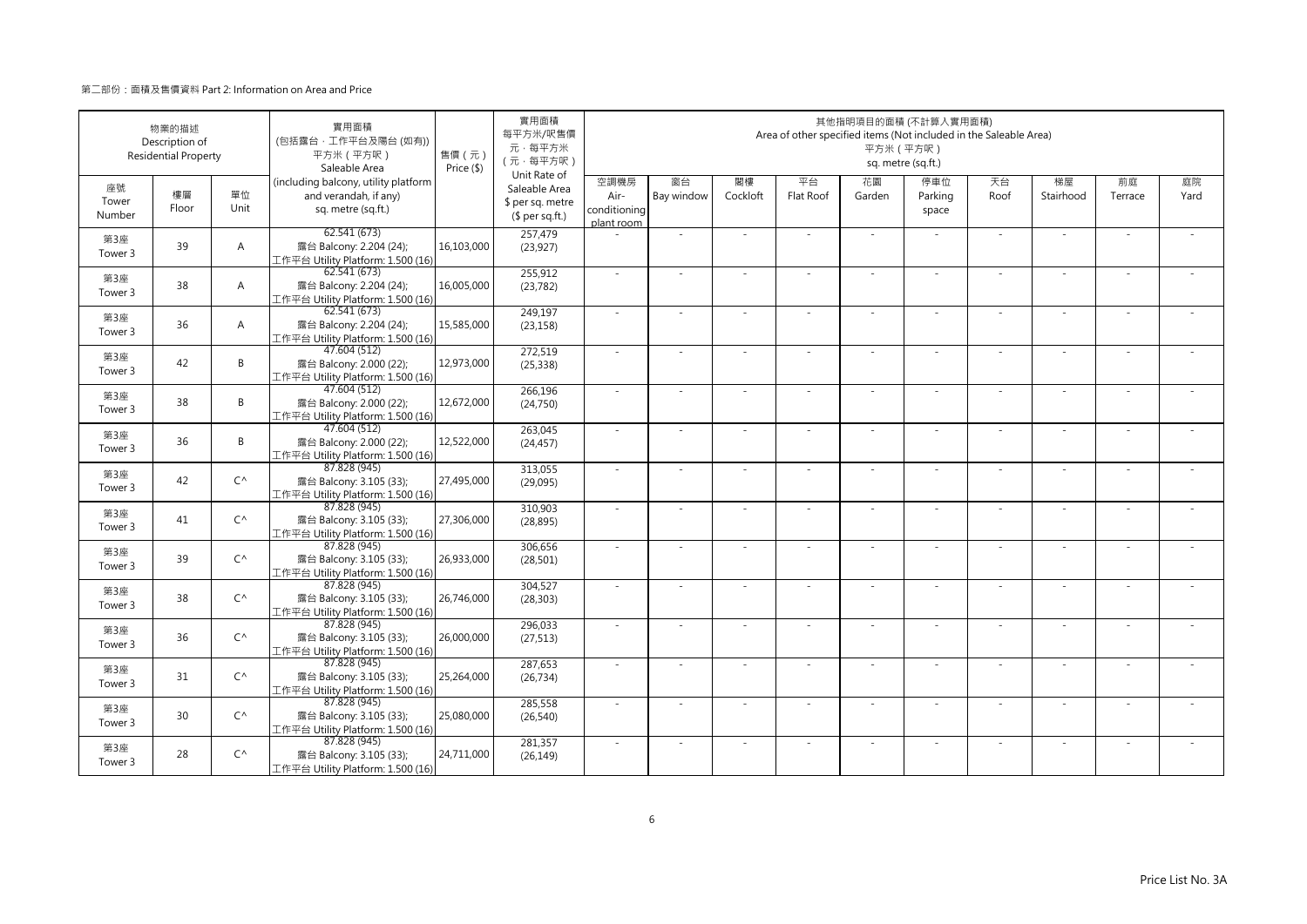|                       | 物業的描述<br>Description of<br><b>Residential Property</b> |              | 實用面積<br>(包括露台·工作平台及陽台(如有))<br>平方米 (平方呎)<br>Saleable Area                            | 售價 (元)<br>Price (\$) | 實用面積<br>每平方米/呎售價<br>元·每平方米<br>(元·每平方呎)                               |                                            |                  |                | Area of other specified items (Not included in the Saleable Area) | 平方米 (平方呎)    | 其他指明項目的面積 (不計算入實用面積)<br>sq. metre (sq.ft.) |            |                 |               |            |
|-----------------------|--------------------------------------------------------|--------------|-------------------------------------------------------------------------------------|----------------------|----------------------------------------------------------------------|--------------------------------------------|------------------|----------------|-------------------------------------------------------------------|--------------|--------------------------------------------|------------|-----------------|---------------|------------|
| 座號<br>Tower<br>Number | 樓層<br>Floor                                            | 單位<br>Unit   | (including balcony, utility platform<br>and verandah, if any)<br>sq. metre (sq.ft.) |                      | Unit Rate of<br>Saleable Area<br>\$ per sq. metre<br>$$$ per sq.ft.) | 空調機房<br>Air-<br>conditioning<br>plant room | 窗台<br>Bay window | 閣樓<br>Cockloft | 平台<br>Flat Roof                                                   | 花園<br>Garden | 停車位<br>Parking<br>space                    | 天台<br>Roof | 梯屋<br>Stairhood | 前庭<br>Terrace | 庭院<br>Yard |
| 第3座<br>Tower 3        | 18                                                     | $C^{\wedge}$ | 87.828 (945)<br>露台 Balcony: 3.105 (33);<br>工作平台 Utility Platform: 1.500 (16)        | 22,906,000           | 260,805<br>(24, 239)                                                 |                                            | ×.               |                |                                                                   | ÷.           |                                            | $\sim$     | $\sim$          |               |            |
| 第3座<br>Tower 3        | 42                                                     | D            | 62.862 (677)<br>露台 Balcony: 3.275 (35);<br>工作平台 Utility Platform: 1.500 (16)        | 18,131,000           | 288,425<br>(26, 781)                                                 | $\sim$                                     | $\sim$           | $\sim$         | $\sim$                                                            | ×.           | $\sim$                                     | $\sim$     | $\sim$          |               |            |
| 第3座<br>Tower 3        | 41                                                     | D            | 62.862 (677)<br>露台 Balcony: 3.275 (35);<br>工作平台 Utility Platform: 1.500 (16)        | 18,036,000           | 286,914<br>(26, 641)                                                 | $\sim$                                     | ×.               |                | ÷.                                                                | ÷.           |                                            | ×.         | J.              |               |            |
| 第3座<br>Tower 3        | 39                                                     | D            | 62.862 (677)<br>露台 Balcony: 3.275 (35);<br>工作平台 Utility Platform: 1.500 (16)        | 17,846,000           | 283,892<br>(26, 360)                                                 | $\sim$                                     | ä,               |                |                                                                   |              |                                            | ×.         | ×.              |               |            |
| 第3座<br>Tower 3        | 38                                                     | D            | 62.862 (677)<br>露台 Balcony: 3.275 (35);<br>工作平台 Utility Platform: 1.500 (16)        | 17,752,000           | 282,396<br>(26, 222)                                                 | $\sim$                                     | ×.               |                | ÷.                                                                | ä,           | $\sim$                                     | $\sim$     | $\sim$          |               |            |
| 第3座<br>Tower 3        | 36                                                     | D            | 62.862 (677)<br>露台 Balcony: 3.275 (35);<br>工作平台 Utility Platform: 1.500 (16)        | 17,313,000           | 275,413<br>(25, 573)                                                 | ×.                                         | $\sim$           |                | ÷,                                                                | ä,           |                                            | $\sim$     | $\sim$          |               |            |
| 第3座<br>Tower 3        | 31                                                     | D            | 62.862(677)<br>露台 Balcony: 3.275 (35);<br>工作平台 Utility Platform: 1.500 (16)         | 16,940,000           | 269,479<br>(25,022)                                                  | $\sim$                                     | $\sim$           | $\sim$         | ×                                                                 | ÷.           | $\sim$                                     | $\omega$   | $\bar{a}$       | $\sim$        |            |
| 第3座<br>Tower 3        | 30                                                     | D            | 62.862(677)<br>露台 Balcony: 3.275 (35);<br>工作平台 Utility Platform: 1.500 (16)         | 16,848,000           | 268,016<br>(24, 886)                                                 | $\sim$                                     |                  |                |                                                                   |              |                                            | $\sim$     |                 |               |            |
| 第3座<br>Tower 3        | 28                                                     | D            | 62.862(677)<br>露台 Balcony: 3.275 (35);<br>工作平台 Utility Platform: 1.500 (16)         | 16,662,000           | 265,057<br>(24, 612)                                                 | ×.                                         | $\sim$           |                |                                                                   |              |                                            | $\sim$     | $\sim$          |               |            |
| 第3座<br>Tower 3        | 43                                                     | E.           | 32.285 (348)<br>露台 Balcony: 2.000 (22);<br>工作平台 Utility Platform: 1.500 (16)        | 10,158,000           | 314,635<br>(29, 190)                                                 | $\sim$                                     | ×.               |                | ÷.                                                                | ÷.           | $\sim$                                     | $\sim$     | ×.              |               |            |
| 第3座<br>Tower 3        | 42                                                     | E.           | 32.285 (348)<br>露台 Balcony: 2.000 (22);<br>工作平台 Utility Platform: 1.500 (16)        | 10,106,000           | 313,025<br>(29,040)                                                  |                                            |                  |                |                                                                   |              |                                            |            |                 |               |            |
| 第3座<br>Tower 3        | 41                                                     | E            | 32.285 (348)<br>露台 Balcony: 2.000 (22);<br>工作平台 Utility Platform: 1.500 (16)        | 10,056,000           | 311,476<br>(28, 897)                                                 | ×.                                         | ×.               |                | $\sim$                                                            | ÷.           | $\sim$                                     | ×.         | ×.              |               |            |
| 第3座<br>Tower 3        | 40                                                     | E            | 32.285 (348)<br>露台 Balcony: 2.000 (22);<br>工作平台 Utility Platform: 1.500 (16)        | 10,005,000           | 309,896<br>(28, 750)                                                 | $\sim$                                     | ÷,               |                |                                                                   | ٠            |                                            | $\sim$     | ÷,              |               |            |
| 第3座<br>Tower 3        | 38                                                     | E.           | 32.285 (348)<br>露台 Balcony: 2.000 (22);<br>工作平台 Utility Platform: 1.500 (16)        | 9,903,000            | 306,737<br>(28, 457)                                                 |                                            |                  |                |                                                                   |              |                                            | $\sim$     | J,              |               |            |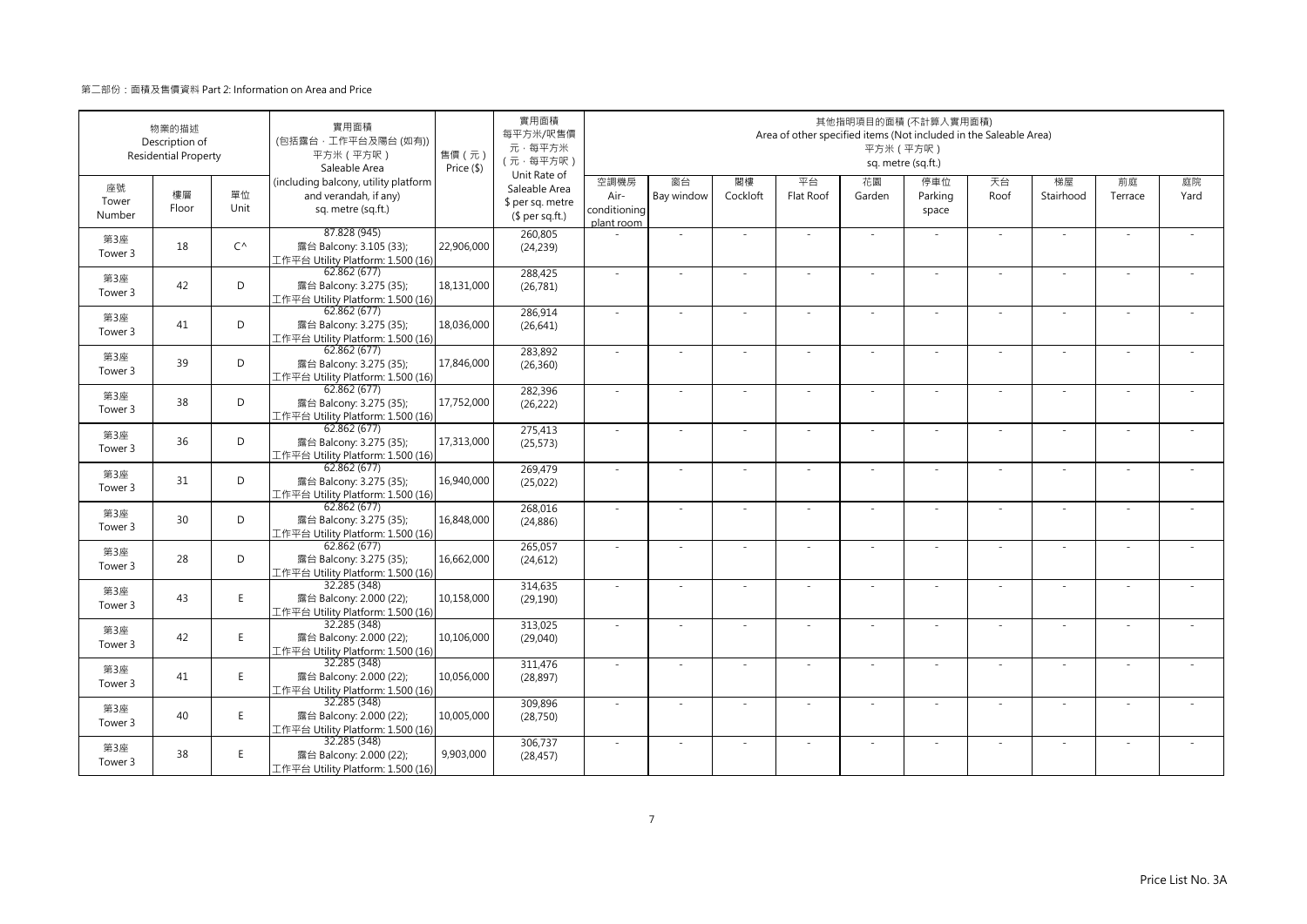|                       | 物業的描述<br>Description of<br><b>Residential Property</b> |            | 實用面積<br>(包括露台·工作平台及陽台(如有))<br>平方米 (平方呎)<br>Saleable Area                            | 售價(元)<br>Price (\$) | 實用面積<br>每平方米/呎售價<br>元·每平方米<br>(元·每平方呎)                               |                                            |                          |                | Area of other specified items (Not included in the Saleable Area) | 其他指明項目的面積 (不計算入實用面積)<br>平方米 (平方呎) | sq. metre (sq.ft.)      |            |                          |               |            |
|-----------------------|--------------------------------------------------------|------------|-------------------------------------------------------------------------------------|---------------------|----------------------------------------------------------------------|--------------------------------------------|--------------------------|----------------|-------------------------------------------------------------------|-----------------------------------|-------------------------|------------|--------------------------|---------------|------------|
| 座號<br>Tower<br>Number | 樓層<br>Floor                                            | 單位<br>Unit | (including balcony, utility platform<br>and verandah, if any)<br>sq. metre (sq.ft.) |                     | Unit Rate of<br>Saleable Area<br>\$ per sq. metre<br>$$$ per sq.ft.) | 空調機房<br>Air-<br>conditioning<br>plant room | 窗台<br>Bay window         | 閣樓<br>Cockloft | 平台<br>Flat Roof                                                   | 花園<br>Garden                      | 停車位<br>Parking<br>space | 天台<br>Roof | 梯屋<br>Stairhood          | 前庭<br>Terrace | 庭院<br>Yard |
| 第3座<br>Tower 3        | 37                                                     | E.         | 32.285 (348)<br>露台 Balcony: 2.000 (22);<br>工作平台 Utility Platform: 1.500 (16)        | 9,713,000           | 300,852<br>(27, 911)                                                 |                                            | ÷,                       |                |                                                                   | $\sim$                            |                         | $\sim$     | $\sim$                   |               |            |
| 第3座<br>Tower 3        | 36                                                     | E          | 32.285 (348)<br>露台 Balcony: 2.000 (22);<br>工作平台 Utility Platform: 1.500 (16)        | 9,663,000           | 299,303<br>(27, 767)                                                 | $\sim$                                     | $\sim$                   | $\sim$         | ÷.                                                                | ×.                                | $\sim$                  | $\sim$     | $\sim$                   | $\sim$        |            |
| 第3座<br>Tower 3        | 33                                                     | E          | 32.285 (348)<br>露台 Balcony: 2.000 (22);<br>工作平台 Utility Platform: 1.500 (16)        | 9,563,000           | 296,206<br>(27, 480)                                                 | $\sim$                                     | ÷,                       |                | ÷.                                                                | $\sim$                            |                         | $\sim$     | ä,                       |               |            |
| 第3座<br>Tower 3        | 32                                                     | E          | 32.285 (348)<br>露台 Balcony: 2.000 (22);<br>工作平台 Utility Platform: 1.500 (16)        | 9,512,000           | 294,626<br>(27, 333)                                                 | ÷.                                         | ä,                       |                |                                                                   |                                   |                         | $\sim$     | J.                       |               |            |
| 第3座<br>Tower 3        | 31                                                     | E.         | 32.285 (348)<br>露台 Balcony: 2.000 (22);<br>工作平台 Utility Platform: 1.500 (16)        | 9,463,000           | 293,108<br>(27, 193)                                                 | $\sim$                                     | $\sim$                   |                | ÷.                                                                | ×.                                | $\sim$                  | $\sim$     | $\sim$                   | $\sim$        |            |
| 第3座<br>Tower 3        | 29                                                     | E          | 32.285 (348)<br>露台 Balcony: 2.000 (22);<br>工作平台 Utility Platform: 1.500 (16)        | 9,363,000           | 290,011<br>(26,905)                                                  | ÷,                                         | $\overline{\phantom{a}}$ |                |                                                                   | $\overline{\phantom{a}}$          |                         | $\sim$     | $\overline{\phantom{a}}$ |               |            |
| 第3座<br>Tower 3        | 27                                                     | E          | 32.285 (348)<br>露台 Balcony: 2.000 (22);<br>工作平台 Utility Platform: 1.500 (16)        | 9,130,000           | 282.794<br>(26, 236)                                                 | $\sim$                                     | ×.                       | $\sim$         | $\overline{\phantom{a}}$                                          | ×.                                | $\sim$                  | ×.         | ×.                       |               |            |
| 第3座<br>Tower 3        | 23                                                     | E.         | 32.285 (348)<br>露台 Balcony: 2.000 (22);<br>工作平台 Utility Platform: 1.500 (16)        | 9,031,000           | 279,727<br>(25, 951)                                                 | ÷.                                         | ä,                       |                |                                                                   | ä,                                |                         | $\sim$     | ä,                       |               |            |
| 第3座<br>Tower 3        | 19                                                     | E          | 32.285 (348)<br>露台 Balcony: 2.000 (22);<br>工作平台 Utility Platform: 1.500 (16)        | 8,833,000           | 273,595<br>(25, 382)                                                 | ×.                                         | ÷,                       |                |                                                                   |                                   |                         | $\sim$     | ä,                       |               |            |
| 第3座<br>Tower 3        | 43                                                     | F.         | 32.184 (346)<br>露台 Balcony: 2.000 (22);<br>工作平台 Utility Platform: 1.500 (16)        | 10,117,000          | 314,349<br>(29, 240)                                                 | $\sim$                                     | $\sim$                   | $\sim$         | ×.                                                                | ×.                                | $\sim$                  | $\sim$     | $\sim$                   | $\sim$        |            |
| 第3座<br>Tower 3        | 42                                                     | F.         | 32.184 (346)<br>露台 Balcony: 2.000 (22);<br>工作平台 Utility Platform: 1.500 (16)        | 10,065,000          | 312,733<br>(29,090)                                                  | $\sim$                                     | $\sim$                   |                |                                                                   |                                   |                         | $\sim$     | ÷,                       |               |            |
| 第3座<br>Tower 3        | 41                                                     | F.         | 32.184 (346)<br>露台 Balcony: 2.000 (22);<br>工作平台 Utility Platform: 1.500 (16)        | 10,015,000          | 311,179<br>(28, 945)                                                 | $\sim$                                     | ×.                       |                | ÷.                                                                | $\sim$                            | $\sim$                  | ×.         | ٠                        |               |            |
| 第3座<br>Tower 3        | 40                                                     | F.         | 32.184 (346)<br>露台 Balcony: 2.000 (22);<br>工作平台 Utility Platform: 1.500 (16)        | 9,964,000           | 309,595<br>(28, 798)                                                 | ×.                                         | ÷,                       |                |                                                                   | ٠                                 |                         | $\sim$     | ÷                        |               |            |
| 第3座<br>Tower 3        | 38                                                     | F.         | 32.184 (346)<br>露台 Balcony: 2.000 (22);<br>工作平台 Utility Platform: 1.500 (16)        | 9,864,000           | 306,488<br>(28, 509)                                                 | ×.                                         |                          |                |                                                                   |                                   |                         | $\sim$     | ÷,                       |               |            |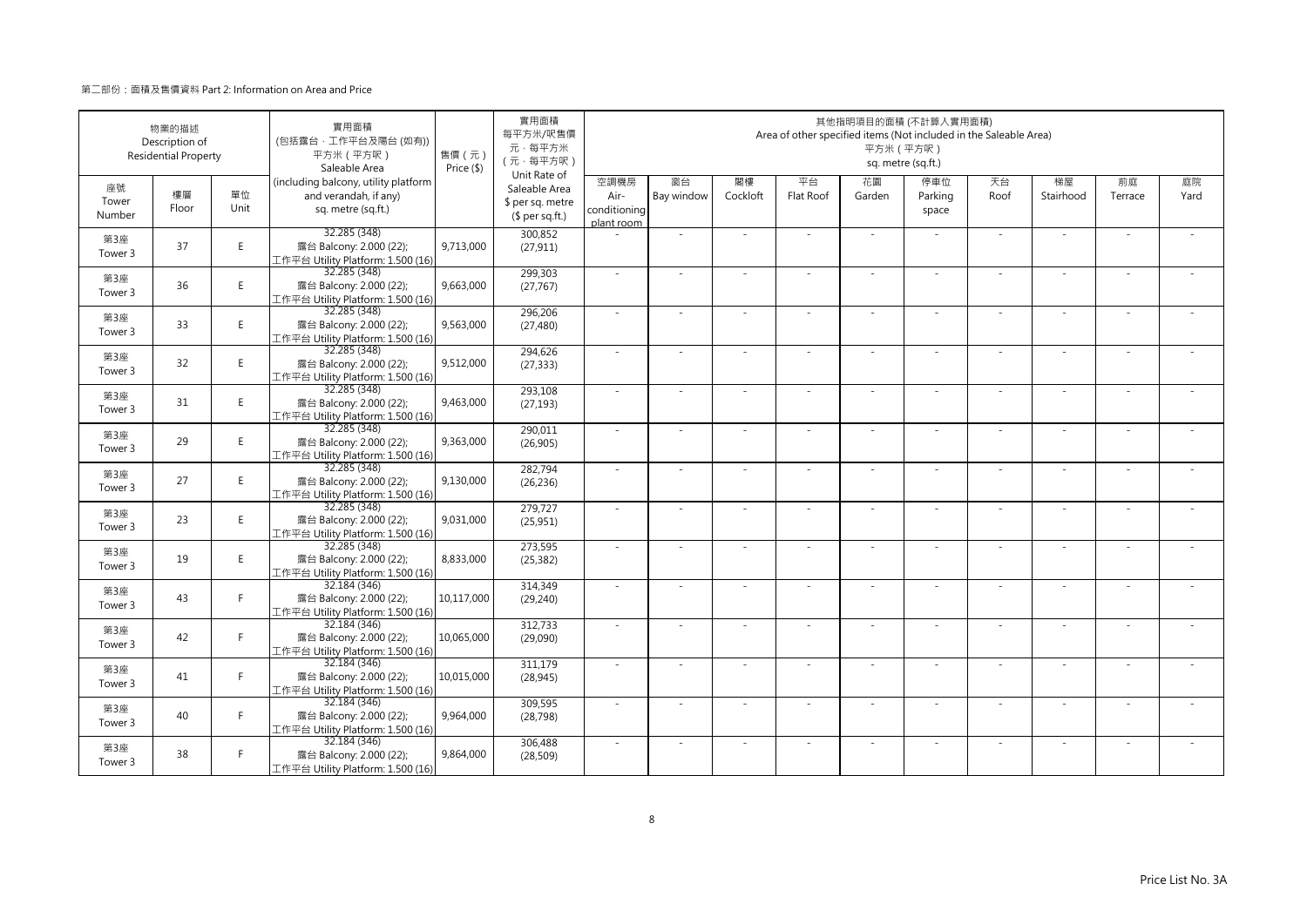|                       | 物業的描述<br>Description of<br><b>Residential Property</b> |            | 實用面積<br>(包括露台·工作平台及陽台 (如有))<br>平方米 (平方呎)<br>Saleable Area                           | 售價(元)<br>Price (\$) | 實用面積<br>每平方米/呎售價<br>元·每平方米<br>(元·每平方呎)                               |                                            |                          |                | Area of other specified items (Not included in the Saleable Area) | 平方米 (平方呎)                | 其他指明項目的面積 (不計算入實用面積)<br>sq. metre (sq.ft.) |            |                          |               |            |
|-----------------------|--------------------------------------------------------|------------|-------------------------------------------------------------------------------------|---------------------|----------------------------------------------------------------------|--------------------------------------------|--------------------------|----------------|-------------------------------------------------------------------|--------------------------|--------------------------------------------|------------|--------------------------|---------------|------------|
| 座號<br>Tower<br>Number | 樓層<br>Floor                                            | 單位<br>Unit | (including balcony, utility platform<br>and verandah, if any)<br>sq. metre (sq.ft.) |                     | Unit Rate of<br>Saleable Area<br>\$ per sq. metre<br>$$$ per sq.ft.) | 空調機房<br>Air-<br>conditioning<br>plant room | 窗台<br>Bay window         | 閣樓<br>Cockloft | 平台<br>Flat Roof                                                   | 花園<br>Garden             | 停車位<br>Parking<br>space                    | 天台<br>Roof | 梯屋<br>Stairhood          | 前庭<br>Terrace | 庭院<br>Yard |
| 第3座<br>Tower 3        | 37                                                     | F.         | 32.184 (346)<br>露台 Balcony: 2.000 (22);<br>工作平台 Utility Platform: 1.500 (16)        | 9,673,000           | 300,553<br>(27, 957)                                                 |                                            | ÷,                       |                |                                                                   | ×.                       |                                            | ×.         | ä,                       |               |            |
| 第3座<br>Tower 3        | 36                                                     | F          | 32.184 (346)<br>露台 Balcony: 2.000 (22);<br>工作平台 Utility Platform: 1.500 (16)        | 9,624,000           | 299,031<br>(27, 815)                                                 | ×.                                         | ×.                       |                | ÷.                                                                | $\sim$                   | $\sim$                                     | ×.         | ٠                        |               |            |
| 第3座<br>Tower 3        | 33                                                     | F.         | 32.184 (346)<br>露台 Balcony: 2.000 (22);<br>工作平台 Utility Platform: 1.500 (16)        | 9,524,000           | 295,923<br>(27, 526)                                                 | ×.                                         |                          |                |                                                                   |                          |                                            | ×.         |                          |               |            |
| 第3座<br>Tower 3        | 32                                                     | F.         | 32.184 (346)<br>露台 Balcony: 2.000 (22);<br>工作平台 Utility Platform: 1.500 (16)        | 9,473,000           | 294,339<br>(27, 379)                                                 | $\sim$                                     | $\overline{\phantom{a}}$ |                |                                                                   | $\overline{\phantom{a}}$ |                                            | $\sim$     | $\overline{\phantom{a}}$ |               |            |
| 第3座<br>Tower 3        | 31                                                     | F.         | 32.184 (346)<br>露台 Balcony: 2.000 (22);<br>工作平台 Utility Platform: 1.500 (16)        | 9,425,000           | 292,847<br>(27, 240)                                                 | $\sim$                                     | ×.                       |                | ÷.                                                                | $\sim$                   | $\sim$                                     | $\sim$     | ٠                        |               |            |
| 第3座<br>Tower 3        | 29                                                     | F.         | 32.184 (346)<br>露台 Balcony: 2.000 (22);<br>工作平台 Utility Platform: 1.500 (16)        | 9,324,000           | 289,709<br>(26,948)                                                  |                                            | ä,                       |                |                                                                   |                          |                                            | $\sim$     | ÷,                       |               |            |
| 第3座<br>Tower 3        | 27                                                     | F.         | 32.184 (346)<br>露台 Balcony: 2.000 (22);<br>工作平台 Utility Platform: 1.500 (16)        | 9,092,000           | 282,501<br>(26, 277)                                                 | $\sim$                                     | ×.                       |                | ÷.                                                                | $\sim$                   |                                            | ×.         | ٠                        |               |            |
| 第3座<br>Tower 3        | 23                                                     | F.         | 32.184 (346)<br>露台 Balcony: 2.000 (22);<br>工作平台 Utility Platform: 1.500 (16)        | 8,993,000           | 279,425<br>(25,991)                                                  | ÷.                                         |                          |                |                                                                   |                          |                                            |            |                          |               |            |
| 第3座<br>Tower 3        | 19                                                     | F.         | 32.184 (346)<br>露台 Balcony: 2.000 (22);<br>工作平台 Utility Platform: 1.500 (16)        | 8,798,000           | 273,366<br>(25, 428)                                                 | ×.                                         | $\overline{\phantom{a}}$ |                |                                                                   | ٠                        |                                            | ×.         | $\overline{\phantom{a}}$ |               |            |
| 第3座<br>Tower 3        | 43                                                     | G          | 32.232 (347)<br>露台 Balcony: 2.000 (22);<br>工作平台 Utility Platform: 1.500 (16)        | 10,137,000          | 314,501<br>(29, 213)                                                 | $\sim$                                     | $\sim$                   | $\sim$         | ÷,                                                                | $\sim$                   | $\sim$                                     | $\sim$     | $\sim$                   | $\sim$        |            |
| 第3座<br>Tower 3        | 42                                                     | G          | 32.232 (347)<br>露台 Balcony: 2.000 (22);<br>工作平台 Utility Platform: 1.500 (16)        | 10,085,000          | 312,888<br>(29,063)                                                  |                                            |                          |                |                                                                   |                          |                                            |            |                          |               |            |
| 第3座<br>Tower 3        | 41                                                     | G          | 32.232 (347)<br>露台 Balcony: 2.000 (22);<br>工作平台 Utility Platform: 1.500 (16)        | 10,036,000          | 311,368<br>(28, 922)                                                 | $\sim$                                     | ×.                       |                | ÷.                                                                | $\sim$                   | $\sim$                                     | $\sim$     | $\sim$                   |               |            |
| 第3座<br>Tower 3        | 40                                                     | G          | 32.232 (347)<br>露台 Balcony: 2.000 (22);<br>工作平台 Utility Platform: 1.500 (16)        | 9,985,000           | 309,785<br>(28, 775)                                                 | ×.                                         | ÷.                       |                |                                                                   | ÷                        |                                            | $\sim$     | ÷,                       |               |            |
| 第3座<br>Tower 3        | 38                                                     | G          | 32.232 (347)<br>露台 Balcony: 2.000 (22);<br>工作平台 Utility Platform: 1.500 (16)        | 9,883,000           | 306,621<br>(28, 481)                                                 | ×.                                         | ÷,                       |                |                                                                   |                          |                                            | $\sim$     | ÷,                       |               |            |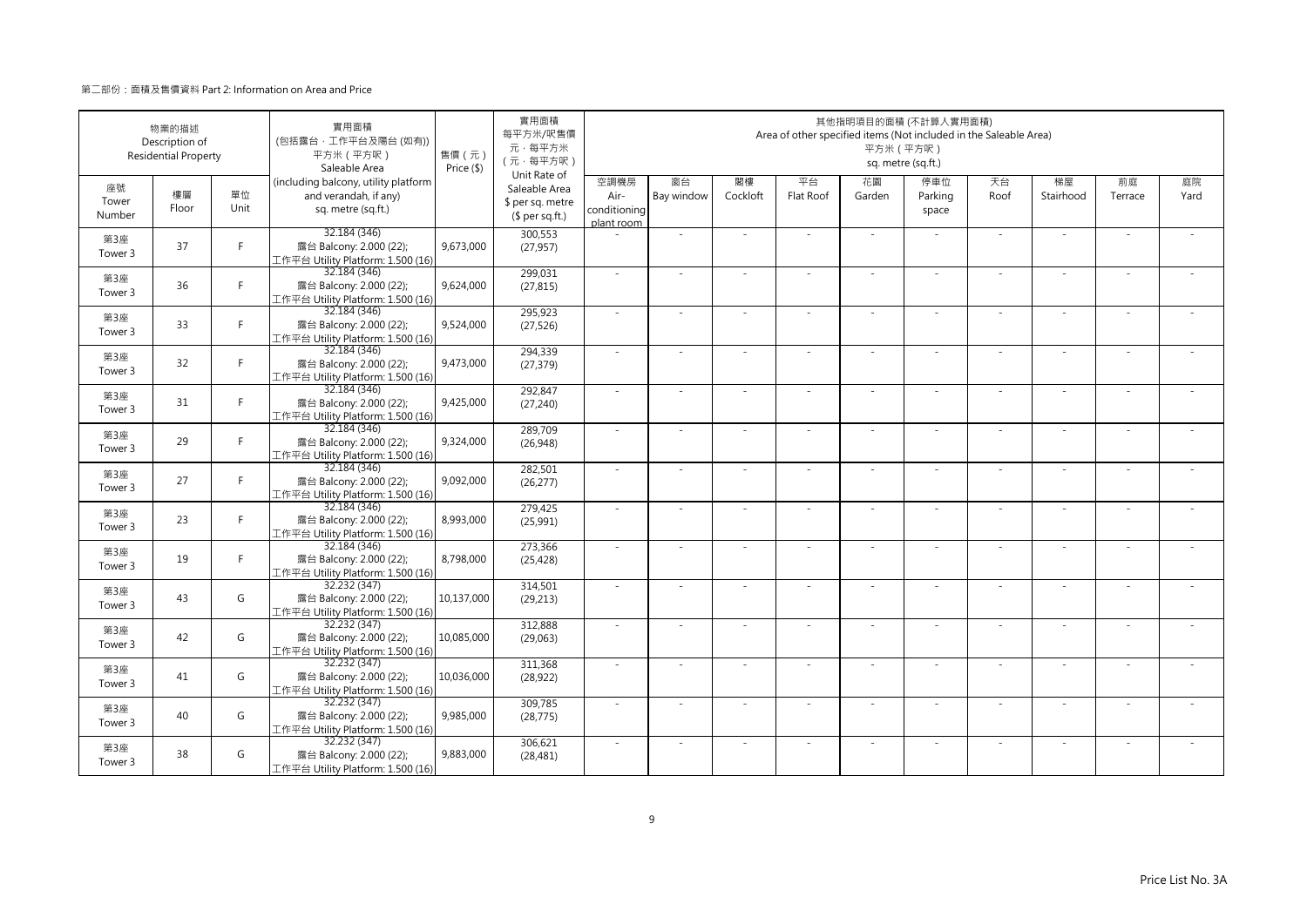|                       | 物業的描述<br>Description of<br><b>Residential Property</b> |                | 實用面積<br>(包括露台·工作平台及陽台 (如有))<br>平方米 (平方呎)<br>Saleable Area                           | 售價 (元)<br>Price (\$) | 實用面積<br>每平方米/呎售價<br>元·每平方米<br>(元·每平方呎)                               |                                            |                  |                | Area of other specified items (Not included in the Saleable Area) | 平方米 (平方呎)    | 其他指明項目的面積 (不計算入實用面積)<br>sq. metre (sq.ft.) |            |                 |               |            |
|-----------------------|--------------------------------------------------------|----------------|-------------------------------------------------------------------------------------|----------------------|----------------------------------------------------------------------|--------------------------------------------|------------------|----------------|-------------------------------------------------------------------|--------------|--------------------------------------------|------------|-----------------|---------------|------------|
| 座號<br>Tower<br>Number | 樓層<br>Floor                                            | 單位<br>Unit     | (including balcony, utility platform<br>and verandah, if any)<br>sq. metre (sq.ft.) |                      | Unit Rate of<br>Saleable Area<br>\$ per sq. metre<br>$$$ per sq.ft.) | 空調機房<br>Air-<br>conditioning<br>plant room | 窗台<br>Bay window | 閣樓<br>Cockloft | 平台<br>Flat Roof                                                   | 花園<br>Garden | 停車位<br>Parking<br>space                    | 天台<br>Roof | 梯屋<br>Stairhood | 前庭<br>Terrace | 庭院<br>Yard |
| 第3座<br>Tower 3        | 37                                                     | G              | 32.232 (347)<br>露台 Balcony: 2.000 (22);<br>工作平台 Utility Platform: 1.500 (16)        | 9,692,000            | 300,695<br>(27, 931)                                                 |                                            | ä,               |                |                                                                   | ä,           |                                            | ×.         | ä,              |               |            |
| 第3座<br>Tower 3        | 36                                                     | G              | 32.232 (347)<br>露台 Balcony: 2.000 (22);<br>工作平台 Utility Platform: 1.500 (16)        | 9,644,000            | 299,206<br>(27, 793)                                                 | ×.                                         | $\sim$           |                | ÷.                                                                | ÷.           | $\sim$                                     | ×.         | $\sim$          |               |            |
| 第3座<br>Tower 3        | 33                                                     | G              | 32.232 (347)<br>露台 Balcony: 2.000 (22);<br>工作平台 Utility Platform: 1.500 (16)        | 9,543,000            | 296,072<br>(27, 501)                                                 | ×.                                         |                  |                |                                                                   |              |                                            |            |                 |               |            |
| 第3座<br>Tower 3        | 32                                                     | G              | 32.232 (347)<br>露台 Balcony: 2.000 (22);<br>工作平台 Utility Platform: 1.500 (16)        | 9,493,000            | 294,521<br>(27, 357)                                                 | $\sim$                                     | $\sim$           |                |                                                                   | ÷,           |                                            | $\sim$     | $\sim$          |               |            |
| 第3座<br>Tower 3        | 31                                                     | G              | 32.232 (347)<br>露台 Balcony: 2.000 (22);<br>工作平台 Utility Platform: 1.500 (16)        | 9,443,000            | 292,970<br>(27, 213)                                                 | $\sim$                                     | $\sim$           |                | $\overline{\phantom{a}}$                                          | ÷.           | $\sim$                                     | $\sim$     | $\sim$          |               |            |
| 第3座<br>Tower 3        | 29                                                     | G              | 32.232 (347)<br>露台 Balcony: 2.000 (22);<br>工作平台 Utility Platform: 1.500 (16)        | 9,344,000            | 289,898<br>(26, 928)                                                 |                                            |                  |                |                                                                   |              |                                            | $\sim$     | ä,              |               |            |
| 第3座<br>Tower 3        | 27                                                     | G              | 32.232 (347)<br>露台 Balcony: 2.000 (22);<br>工作平台 Utility Platform: 1.500 (16)        | 9,110,000            | 282,638<br>(26, 254)                                                 | $\sim$                                     | $\sim$           |                | ÷.                                                                | ÷.           | $\sim$                                     | ×.         | ×.              |               |            |
| 第3座<br>Tower 3        | 23                                                     | G              | 32.232 (347)<br>露台 Balcony: 2.000 (22);<br>工作平台 Utility Platform: 1.500 (16)        | 9,012,000            | 279,598<br>(25, 971)                                                 |                                            |                  |                |                                                                   |              |                                            |            |                 |               |            |
| 第3座<br>Tower 3        | 19                                                     | G              | 32.232 (347)<br>露台 Balcony: 2.000 (22);<br>工作平台 Utility Platform: 1.500 (16)        | 8,816,000            | 273,517<br>(25, 406)                                                 | ×.                                         | $\sim$           |                |                                                                   | ÷,           |                                            | $\sim$     | $\sim$          |               |            |
| 第3座<br>Tower 3        | 42                                                     | $H^{\wedge}$   | 70.108 (755)<br>露台 Balcony: 2.422 (26);<br>工作平台 Utility Platform: 1.500 (16)        | 20,572,000           | 293,433<br>(27, 248)                                                 | $\sim$                                     | $\sim$           | $\sim$         | ÷.                                                                | ÷.           | $\sim$                                     | $\sim$     | $\sim$          | $\sim$        |            |
| 第3座<br>Tower 3        | 41                                                     | $H^{\wedge}$   | 70.108 (755)<br>露台 Balcony: 2.422 (26);<br>工作平台 Utility Platform: 1.500 (16)        | 20,482,000           | 292,149<br>(27, 128)                                                 |                                            |                  |                |                                                                   |              |                                            |            |                 |               |            |
| 第3座<br>Tower 3        | 39                                                     | $H^{\wedge}$   | 70.108 (755)<br>露台 Balcony: 2.422 (26);<br>工作平台 Utility Platform: 1.500 (16)        | 20,299,000           | 289,539<br>(26, 886)                                                 | $\sim$                                     | $\sim$           |                | $\overline{\phantom{a}}$                                          | ÷.           | $\sim$                                     | $\sim$     | $\sim$          |               |            |
| 第3座<br>Tower 3        | 38                                                     | H <sup>^</sup> | 70.108 (755)<br>露台 Balcony: 2.422 (26);<br>工作平台 Utility Platform: 1.500 (16)        | 20,210,000           | 288,270<br>(26, 768)                                                 | $\sim$                                     |                  |                |                                                                   | ٠            |                                            | $\sim$     | ÷,              |               |            |
| 第3座<br>Tower 3        | 36                                                     | H <sup>^</sup> | 70.108 (755)<br>露台 Balcony: 2.422 (26);<br>工作平台 Utility Platform: 1.500 (16)        | 19,550,000           | 278,855<br>(25, 894)                                                 |                                            |                  |                |                                                                   |              |                                            | $\sim$     | J,              |               |            |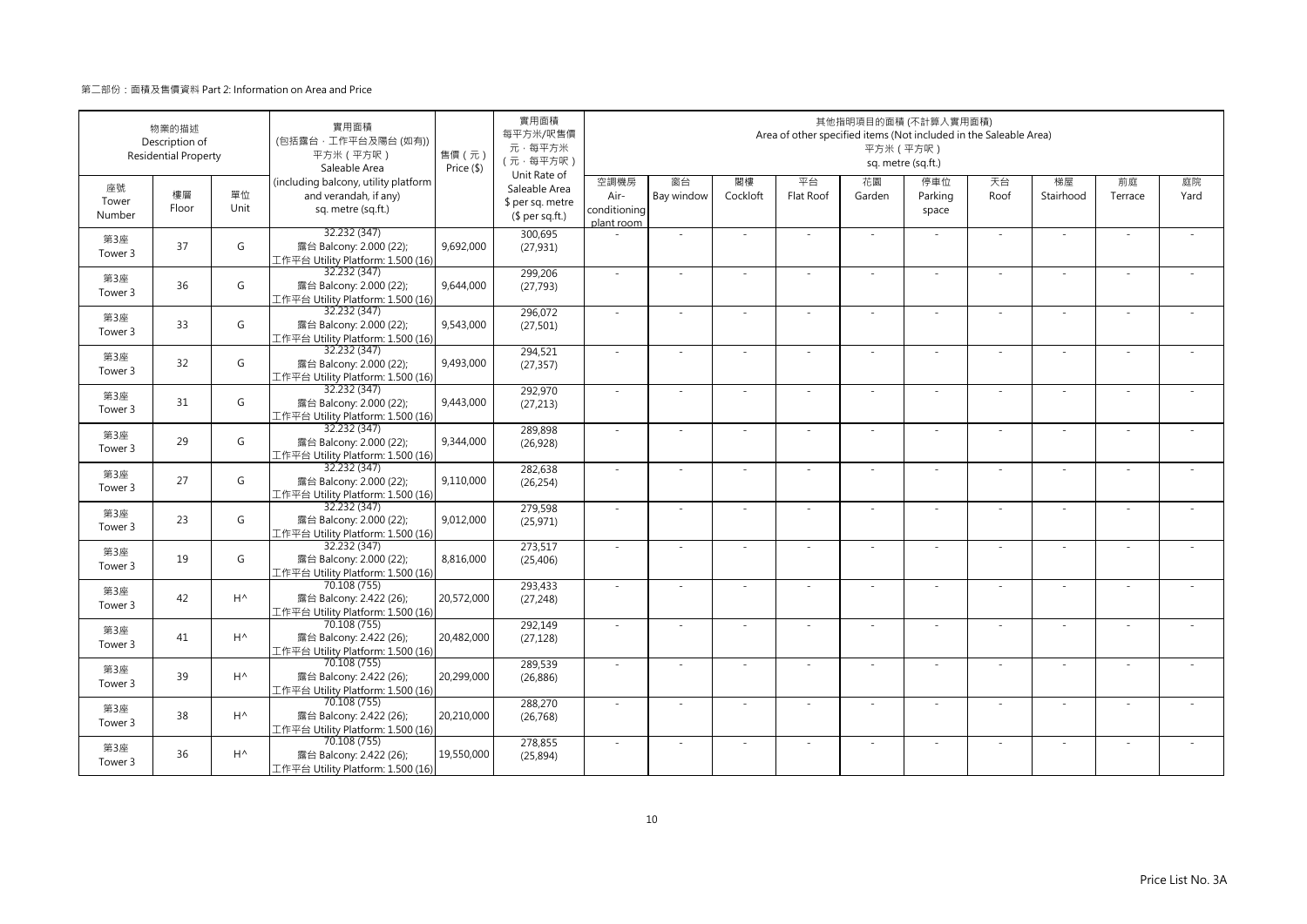| 物業的描述<br>Description of<br><b>Residential Property</b> |             | 實用面積<br>(包括露台·工作平台及陽台 (如有))<br>平方米 (平方呎)<br>Saleable Area | 售價 (元)<br>Price (\$)                                                                | 實用面積<br>每平方米/呎售價<br>元·每平方米<br>(元·每平方呎) | 其他指明項目的面積 (不計算入實用面積)<br>Area of other specified items (Not included in the Saleable Area)<br>平方米 (平方呎)<br>sq. metre (sq.ft.) |                                            |                  |                          |                 |              |                         |            |                          |                          |            |
|--------------------------------------------------------|-------------|-----------------------------------------------------------|-------------------------------------------------------------------------------------|----------------------------------------|------------------------------------------------------------------------------------------------------------------------------|--------------------------------------------|------------------|--------------------------|-----------------|--------------|-------------------------|------------|--------------------------|--------------------------|------------|
| 座號<br>Tower<br>Number                                  | 樓層<br>Floor | 單位<br>Unit                                                | (including balcony, utility platform<br>and verandah, if any)<br>sq. metre (sq.ft.) |                                        | Unit Rate of<br>Saleable Area<br>\$ per sq. metre<br>$$$ per sq.ft.)                                                         | 空調機房<br>Air-<br>conditioning<br>plant room | 窗台<br>Bay window | 閣樓<br>Cockloft           | 平台<br>Flat Roof | 花園<br>Garden | 停車位<br>Parking<br>space | 天台<br>Roof | 梯屋<br>Stairhood          | 前庭<br>Terrace            | 庭院<br>Yard |
| 第3座<br>Tower 3                                         | 31          | $H^{\wedge}$                                              | 70.108 (755)<br>露台 Balcony: 2.422 (26);<br>工作平台 Utility Platform: 1.500 (16)        | 19,196,000                             | 273,806<br>(25, 425)                                                                                                         |                                            | ٠                |                          |                 |              |                         |            |                          |                          |            |
| 第3座<br>Tower 3                                         | 30          | $H^{\wedge}$                                              | 70.108 (755)<br>露台 Balcony: 2.422 (26);<br>工作平台 Utility Platform: 1.500 (16)        | 19,108,000                             | 272,551<br>(25, 309)                                                                                                         |                                            |                  |                          |                 |              |                         |            | $\overline{\phantom{a}}$ | $\overline{\phantom{a}}$ |            |
| 第3座<br>Tower 3                                         | 28          | $H^{\wedge}$                                              | 70.108 (755)<br>露台 Balcony: 2.422 (26);<br>工作平台 Utility Platform: 1.500 (16)        | 18,930,000                             | 270,012<br>(25,073)                                                                                                          |                                            |                  |                          |                 |              |                         |            |                          |                          |            |
| 第3座<br>Tower 3                                         | 46          |                                                           | 51.308 (552)<br>露台 Balcony: 2.000 (22);<br>工作平台 Utility Platform: 1.500 (16)        | 13,576,000                             | 264,598<br>(24, 594)                                                                                                         |                                            |                  |                          |                 |              |                         |            |                          |                          |            |
| 第3座<br>Tower 3                                         | 42          |                                                           | 51.308 (552)<br>露台 Balcony: 2.000 (22);<br>工作平台 Utility Platform: 1.500 (16)        | 13,345,000                             | 260,096<br>(24, 176)                                                                                                         |                                            |                  |                          |                 |              |                         |            |                          |                          |            |
| 第3座<br>Tower 3                                         | 38          |                                                           | 51.308 (552)<br>露台 Balcony: 2.000 (22);<br>工作平台 Utility Platform: 1.500 (16)        | 13,037,000                             | 254,093<br>(23, 618)                                                                                                         |                                            |                  |                          |                 |              |                         |            |                          |                          |            |
| 第3座<br>Tower 3                                         | 36          |                                                           | 51.308(552)<br>露台 Balcony: 2.000 (22);<br>工作平台 Utility Platform: 1.500 (16)         | 12,700,000                             | 247,525<br>(23,007)                                                                                                          |                                            |                  |                          |                 |              |                         |            |                          |                          |            |
| 第3座<br>Tower 3                                         | 9           |                                                           | 51.308 (552)<br>露台 Balcony: 2.000 (22);<br>工作平台 Utility Platform: 1.500 (16)        | 10,712,000                             | 208,778<br>(19, 406)                                                                                                         | $\sim$                                     | ٠                | $\overline{\phantom{a}}$ |                 | ٠            | $\sim$                  | $\sim$     | ٠                        | ٠                        |            |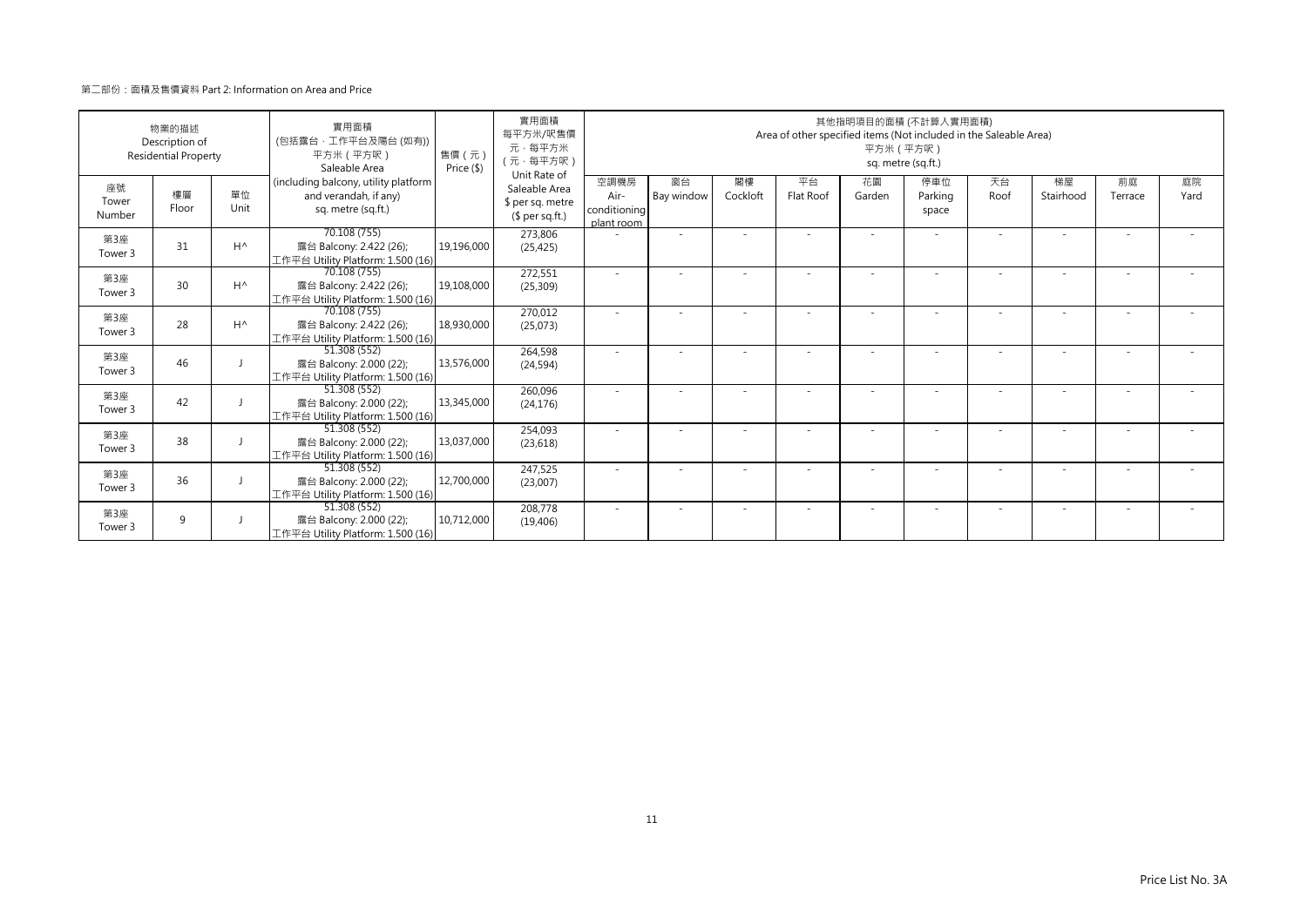## 第三部份:其他資料 **Part 3: Other Information**

- (1) 準買家應參閱發展項目的售樓說明書,以了解該發展項目的資料。 Prospective purchasers are advised to refer to the sales brochure for the Development for information on the Development.
- (2) 根據《一手住宅物業銷售條例》第 52(1)條及第 53(2)及(3)條, According to sections 52(1) and 53(2) and (3) of the Residential Properties (First-hand Sales) Ordinance, –

#### 第 52(1)條 / Section 52(1)

在某人就指明住宅物業與擁有人訂立臨時買賣合約時,該人須向擁有人支付售價的 5%的臨時訂金。 A preliminary deposit of 5% of the purchase price is payable by a person to the owner on entering into a preliminary agreement for sale and purchase in respect of the specified residential property with the owner.

#### 第 53(2)條 / Section 53(2)

如某人於某日期訂立臨時買賣合約,並於該日期後的5個工作日內,就有關住宅物業簽立買賣合約,則擁有人必須在該日期後的8個工作日内,簽立該買賣合約。 If a person executes an agreement for sale and purchase in respect of the residential property within 5 working days after the date on which the person enters into the preliminary agreement for sale and purchase, the owner execute the agreement for sale and purchase within 8 working days after that date.

#### 第 53(3)條 / Section 53(3)

如某人於某日期訂立臨時買賣合約時,但沒有於該日期後的 5 個工作日内,就有關住宅物業簽立買賣合約,則 –(i) 該臨時合約即告終止;(ii) 有關的臨時訂金即予沒收;及 (iii) 擁有人不得就該人沒有簽立買賣合約而 針對該人提出進一步申索。

If a person does not execute an agreement for sale and purchase in respect of the residential property within 5 working days after the date on which the person enters into the preliminary agreement for sale and purchase- ( preliminary agreement is terminated; (ii) the preliminary deposit is forfeited; and (iii) the owner does not have any further claim against the person for the failure.

(3) 實用面積及屬該住宅物業其他指明項目的面積是按《一手住宅物業銷售條例》第 8 條及附表二第 2 部的計算得出的。

The saleable area and area of other specified items of the residential property are calculated in accordance with section 8 and Part 2 of Schedule 2 to the Residential Properties (First-hand Sales) Ordinance.

(4) 註:『售價』指本價單第二部份中所列之住宅物業的售價,而『樓價』指臨時買賣合約中訂明的住宅物業的實際售價。因應不同支付條款及/或相關折扣(如有)按售價計算得出之價目,皆以向下捨位到最接近的千位 數作為樓價。

Note: "Price" means the price of the residential property set out in Part 2 of this price list, and "purchase price" means the actual price of the residential property set out in the preliminary agreement for sale and purc obtained after applying the relevant terms of payment and/or applicable discounts (if any) on the Price will be rounded down to the nearest thousand to determine the purchase price.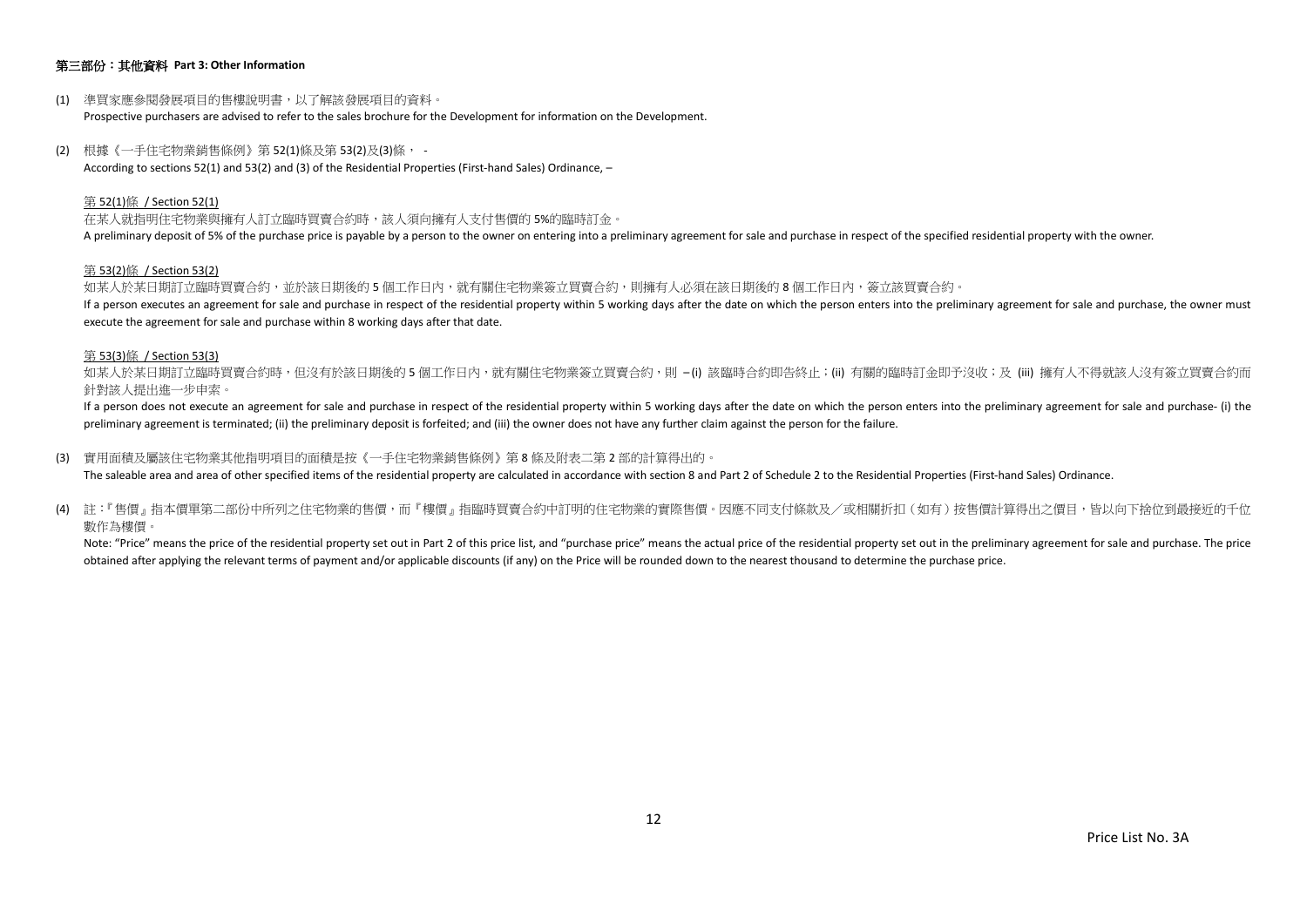## **(i)** 支付條款 **Terms of Payment**

買方於簽署臨時買賣合約時須繳付相等於樓價金額 5%之金額作為臨時訂金。該臨時訂金中的「本票支付部分」(見下表)須以本票支付(除非賣方另外同意)。臨時訂金中餘款以支票支付。上述銀行本票和支票抬頭 人為「羅文錦律師樓」或「Lo and Lo」。

Upon signing of the preliminary agreement for sale and purchase, the Purchasers shall pay the preliminary deposit which is equivalent to 5% of the Purchase Price. The "CO Payment Portion" (see the table below) of the preli deposit shall be paid by cashiers' order(s) (unless the Vendor agrees otherwise). Any balance of the preliminary deposit shall be paid by cheque(s). Each cashiers' order and cheque mentioned above shall be payable to "Lo a

| 購入之指明住宅物業種類 Type of the specified residential property purchased | 本票支付部分 CO Payment Portion |  |  |  |  |
|------------------------------------------------------------------|---------------------------|--|--|--|--|
| 開放式單位、一房單位 Studio, 1-Bedroom Unit                                | 港幣 HK\$200,000            |  |  |  |  |
| 兩房單位、兩房連工作間單位 2-Bedroom Unit, 2-Bedroom with Utility Room Unit   | 港幣 HK\$300,000            |  |  |  |  |
| 三房單位、其他任何種類 3-Bedroom Unit, any other type                       | 港幣 HK\$400,000            |  |  |  |  |

## **(A1)** 開心 **120** 付款計劃 **Joyful 120-day Payment Plan (**照售價減 **4%**折扣**) (4% discount on the Price)**

- (1) 買方須於簽署臨時買賣合約(「臨時合約」)時繳付相等於樓價 5%之金額作為臨時訂金。買方須於簽署臨時合約後 5 個工作日內簽署正式買賣合約(「正式合約」)。 The Purchaser shall pay the preliminary deposit equivalent to 5% of the purchase price upon signing of the Preliminary Agreement for Sale and Purchase ("PASP"). The formal Agreement for Sale and Purchase ("ASP") shall be signed by the Purchaser within 5 working days after signing of the PASP.
- (2) 買方須於簽署臨時合約後 30 天內再付樓價 5%作為加付訂金。 5% of the purchase price being further deposit shall be paid by the Purchaser within 30 days after signing of the PASP by the Purchaser
- (3) 買方須於簽署臨時合約後 120 天內或於賣方就其有能力將住宅物業有效地轉讓予買方一事向買方發出通知的日期後的 14 天內繳付樓價 90%作為樓價餘款,以較早者為準。
- 90% of the purchase price being balance of the purchase price shall be paid by the Purchaser within 120 days after signing of the PASP by the Purchaser or within 14 days after the date of the Vendor's written notification Purchaser that the Vendor is in a position validly to assign the residential property to the Purchaser, whichever is the earlier.

### **(B1)** 輕鬆 **360** 付款計劃 **Relax 360-day Payment Plan (**照售價減 **1.5%**折扣**) (1.5% discount on the Price)**

- (1) 買方須於簽署臨時合約時繳付相等於樓價 5%之金額作為臨時訂金。買方須於簽署臨時合約後 5 個工作日內簽署正式合約。 The Purchaser shall pay the preliminary deposit equivalent to 5% of the purchase price upon signing of the PASP. The ASP shall be signed by the Purchaser within 5 working days after signing of the PASP.
- (2) 買方須於簽署臨時合約後 120 天內再付樓價 5%作為加付訂金。 5% of the purchase price being further deposit shall be paid by the Purchaser within 120 days after signing of the PASP by the Purchaser
- (3) 買方須於簽署臨時合約後 360 天內或於賣方就其有能力將住宅物業有效地轉讓予買方一事向買方發出通知的日期後的 14 天內繳付樓價 90%作為樓價餘款,以較早者為準。 90% of the purchase price being balance of the purchase price shall be paid by the Purchaser within 360 days after signing of the PASP by the Purchaser or within 14 days after the date of the Vendor's written notification Purchaser that the Vendor is in a position validly to assign the residential property to the Purchaser, whichever is the earlier.

## **(C1)** 建築期付款 **Stage Payment Plan (**依照售價**) (The Price)**

(1) 買方須於簽署臨時合約時繳付相等於樓價 5%之金額作為臨時訂金。買方須於簽署臨時合約後 5 個工作日內簽署正式合約。

The Purchaser shall pay the preliminary deposit equivalent to 5% of the purchase price upon signing of the PASP. The ASP shall be signed by the Purchaser within 5 working days after signing of the PASP.

(2) 買方須於簽署臨時合約後 30 天內再付樓價 5%作為加付訂金。 5% of the purchase price being further deposit shall be paid by the Purchaser within 30 days after signing of the PASP by the Purchaser (3) 買方須於賣方就其有能力將住宅物業有效地轉讓予買方一事向買方發出通知的日期後的 14 天內繳付樓價 90%作為樓價餘款。

90% of the purchase price being balance of the purchase price shall be paid by the Purchaser within 14 days after the date of the Vendor's written notification to the Purchaser that the Vendor is in a position validly to a the residential property to the Purchaser.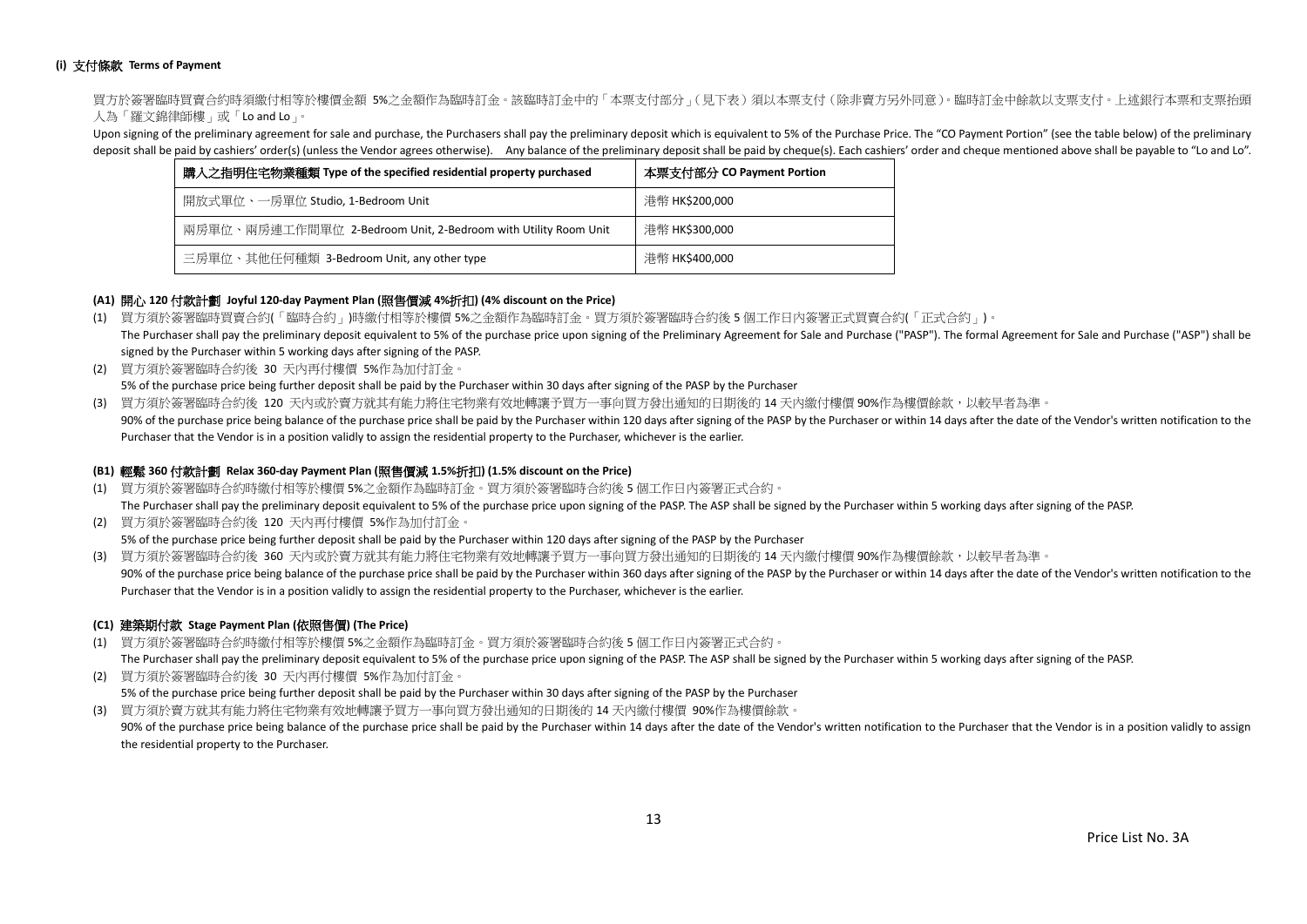備註:Note:

a. 有關臨時合約、正式合約及轉讓契所引致的印花稅(包括但不限於根據香港法例第 117 章《印花稅條例》可徵收的從價印花稅、額外印花稅、買家印花稅及附加印花稅)、業權契據及文件核證本之費用、所有登 記費用、圖則費用及適當比例之發展項目公契及管理協議(「公契」)製作、登記及完成之費用及其他有關住宅物業的買賣之文件等費用,一概由買方單獨承擔及繳付。 All stamp duty (including, without limitation, the ad valorem stamp duty, the special stamp duty, the Buyer's Stamp Duty and all additional stamp duty chargeable under the Stamp Duty Ordinance (Cap.117, Laws of Hong Kong) arising from the PASP, the ASP and the subsequent Assignment(s), the charges for certified copies of title deeds and documents, all registration fees, plan fees and a due proportion of the costs for the preparation, regist and completion of the Deed of Mutual Covenant and Management Agreement of the Development ("DMC") and any other documents relating to the sale and purchase of the residential property shall be solely borne and paid by the Purchaser.

(i) 如買方聘用賣方律師於買賣此發展項目的住宅物業代表他行事直至交易完成:

If the Purchaser appoints the Vendor's solicitors to represent him, in respect of the purchase of the residential property of the Development until completion: 買方原須支付有關正式買賣合約及轉讓契之律師費用(不包括業權契據及文件核證本之責用、登記費、圖則費用等及所有代墊付費用,代墊付費用仍須由買方支付)將由賣方支付。 the legal costs (excluding charges for certified copies of title deeds and documents, registration fees, plan fees and all disbursements which shall still be paid by the Purchaser) of the ASP and the Assignment will be borne by the Vendor

(ii) 在任何其他情況下:

In any other cases:

買賣雙方須各自負責其有關正式買賣合約及轉讓契之律師費用及代墊付費用。

each of the Vendor and the Purchaser shall pay its own solicitors' legal costs and disbursements of the ASP and the Assignment.

(iii) 買方須承擔住宅物業的按揭(如有)之所有法律及其他費用及代墊付費用。

The Purchaser shall bear all legal and other costs and disbursements in respect of any mortgage (if any) in respect of the residential property.

(iv) 如買方希望更改付款計劃,可於不早於簽署正式買賣合約後 30 日但不遲於付清樓價餘額之屆滿日前 30 日或(如適用)正式合約內訂明的發展項目的預計關鍵日期前 30 日(以較早者為準)向賣方提出申 請,並須承擔有關律師費用及雜費(如有)。對前述更改之申請及申請條件的批准與否,視乎有關付款計劃、折扣、贈品、財務優惠或利益的有效性和賣方的最終決定。 If the Purchaser wishes to change the payment plan, the Purchaser can apply to the Vendor for such change not earlier than 30 days after the date of signing of the ASP but not later than 30 days before the due

date of settlement of the balance of purchase price or (if applicable) not later than 30 days before the estimated material date for the Development as specified in the ASP (whichever is earlier) and bear all related solicitor's cost and disbursements (if any). The approval or disapproval of the aforesaid application for change and the application conditions are subject to the availability of the relevant payment plan(s), discount(s), gift(s), financial advantage(s) or benefit(s) and the final decision of the Vendor.

b. 冒方須在成交時繳付公契所委任之管理人或償還予賣方一切管理費按金、特別基金、泥頭清理費、預繳管理費及其他根據大廈公契規定可收取之其他按金及費用,買方並須償還賣方代住宅物業已支付的所有費 用包括但不限於水及電等設施的按金。

The Purchaser shall on completion pay to the Manager appointed under the DMC or reimburse the Vendor all management fee deposits, special funds, debris removal fees, advance payments of management fees and other deposits and payments which are payable in respect of the residential property under the DMC and the Purchaser shall reimburse the Vendor for all payments including without limitation to utilities deposits for water and electricity already paid by the Vendor in respect of the residential property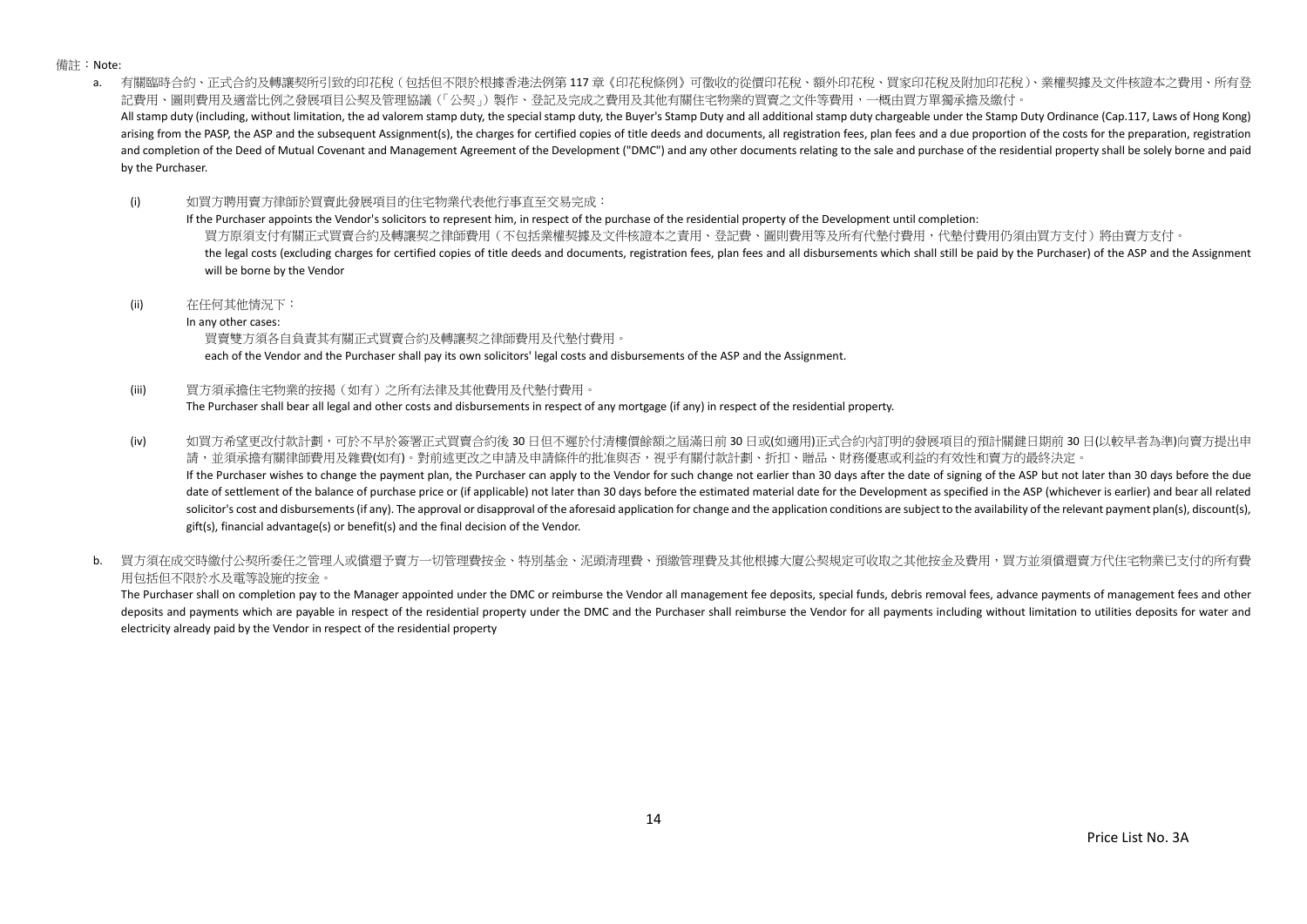#### **(ii)** 售價獲得折扣的基礎 **The basis on which any discount on the price is available**

除根據上述(4)(i)段所列之售價優惠外,買方還享有以下折扣優惠:

In addition to the corresponding discount on the Price that is listed in paragraph (4)(i) above, the Purchaser will be offered discounts as listed below:

## **1.** 「**Club Centralcon**」會員優惠

#### **Privilege for** 「**Club Centralcon**」 **member**

在簽署臨時合約當日,買方如屬「Club Centralcon」會員,可獲 1.25%售價折扣優惠。最少一位個人買方(如買方是以個人名義或如多於一名個人買方,則最少其中一名)或最少一位買方之董事(如買方是以香港註 冊成立的公司名義) 須為「Club Centralcon」會員,方可享此折扣優惠。為免疑問,每一住宅物業只可享用此折扣優惠一次。

A 1.25% discount on the Price would be offered to the Purchaser of the residential property who is a [Club Centralcon ] member on the date of signing of the PASP. The individual Purchaser (if the Purchaser is an individual or if more than one, at least one of them) or at least one director of the Purchaser (if the Purchaser is a corporation incorporated in Hong Kong) should be a  $\overline{C}$ Club Centralcon  $\overline{C}$  member on the date of signing order to enjoy the discount offer. For avoidance of doubt, each residential property can enjoy this discount offer once.

## **2.** 印花稅優惠

#### **Stamp Duty Benefit**

買方可獲額外售價 3.75%折扣作為印花稅優惠。 An extra 3.75% discount on the Price would be offered to the Purchaser as the Stamp Duty Benefit.

### **3.** 限時折扣優惠

#### **"Early Bird" Purchase Benefit**

凡於 2021 年 12 月 31 日或之前簽署臨時合約,買方可獲 3%售價折扣優惠。 3% discount on the Price would be offered to the Purchaser who sign(s) the PASP on or before 31 December 2021.

## **4.** 直達金鐘大優惠

**"Direct Express to Admiralty" Benefit** 買方可獲額外售價 3%折扣作為直達金鐘大優惠。 An extra 3% discount on the Price would be offered to the Purchaser as the "Direct Express to Admiralty" Benefit.

## **(iii)** 可就購買發展項目中的指明住宅物業而連帶獲得的任何贈品、財務優惠或利益

**Any gift, or any financial advantage or benefit, to be made available in connection with the purchase of a specified residential property in the Phase**

### **1.** 優越住客車位認購權

## **Premium Option to purchase Residential Parking Space**

在買方揀選住宅物業的同時,該單位於價單上設標誌"^"的買方在受制於合約的情形下,在賣方作出出售發展項目的住宅停車位的要約時(賣方無須作出任何出售要約),可獲認購項目內一個住宅車位之權利("車 位認購權")。相關買方需依照賣方所訂之時限決定是否購買住客車位及就該住客車位簽署相關買賣合約,逾時作棄權論。住宅車位認購權不得轉讓。住客車位的價單及銷售安排詳情將由賣方全權及絕對酌情決 定,並容後公佈。

At the same time when a Purchaser selects a residential property, the Purchaser of a residential property that has a sign "^" in the above price list shall, subject to contract, have an option to purchase a residential par in the Development ("Purchase Option") when an offer to sell a residential car parking space of the Development is made by the Vendor (which offer the Vendor is not obliged to make). The relevant Purchaser must decide whether to purchase such a residential parking space and must enter into a relevant sale and purchase agreement in respect of such residential parking space within the period as prescribed by the Vendor, failing which that Purchaser will be deemed to have given up the Purchase Option. The Purchase Option is not transferrable. Price List and sales arrangement details of residential parking spaces will be determined by the Vendor at its sole a absolute discretion and will be announced later.

#### 本段不對賣方構成任何具約束力的責任去出售或邀約出售發展項目的任何住宅停車位或任何買賣合約或協議,且不就發展項目的任何住宅停車位構成任何權利或權益。

Nothing in this paragraph shall constitute any binding obligation on the Vendor's part to sell or offer to sell any residential car parking space or any contract or agreement for sale whatsoever or create any right or inte and in any residential car parking space(s) in the Development.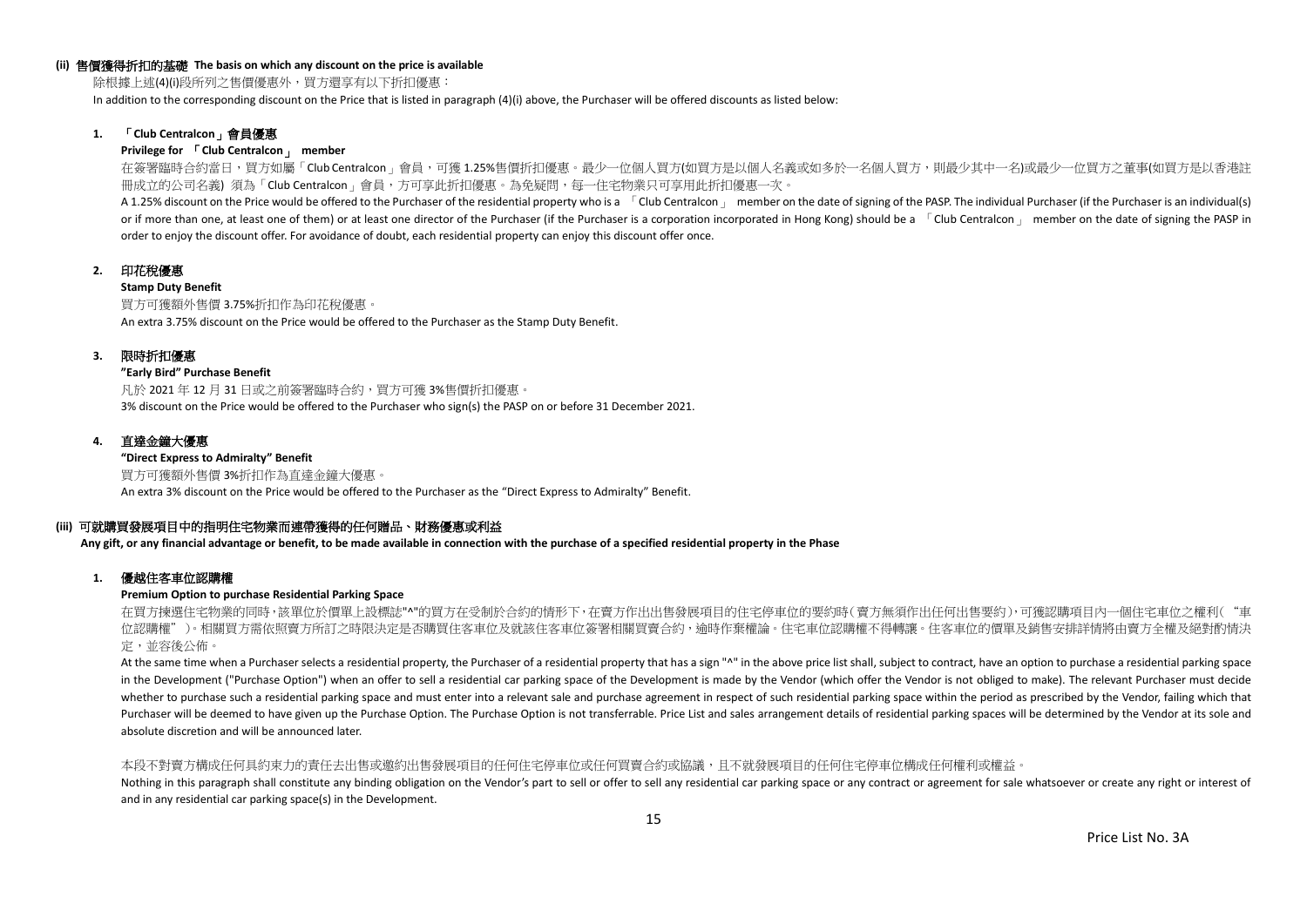## **(iv)** 誰人負責支付買賣該項目中的指明住宅物業的有關律師費及印花稅

**Who is liable to pay the solicitors' fees and stamp duty in connection with the sale and purchase of a specified residential property in the Development**

請參閱上述 4(i)段備註 a 。 Please refer to Note a. of paragraph 4(i) above.

## **(v)** 買方須爲就買賣該發展項目中的指明住宅物業簽立任何文件而支付的費用

**Any charges that are payable by a purchaser for execution of any document in relation to the sale and purchase of a specified residential property in the Development** 請參閱上述 4(i)段備註 a 。

Please refer to Note a. of paragraph 4(i) above.